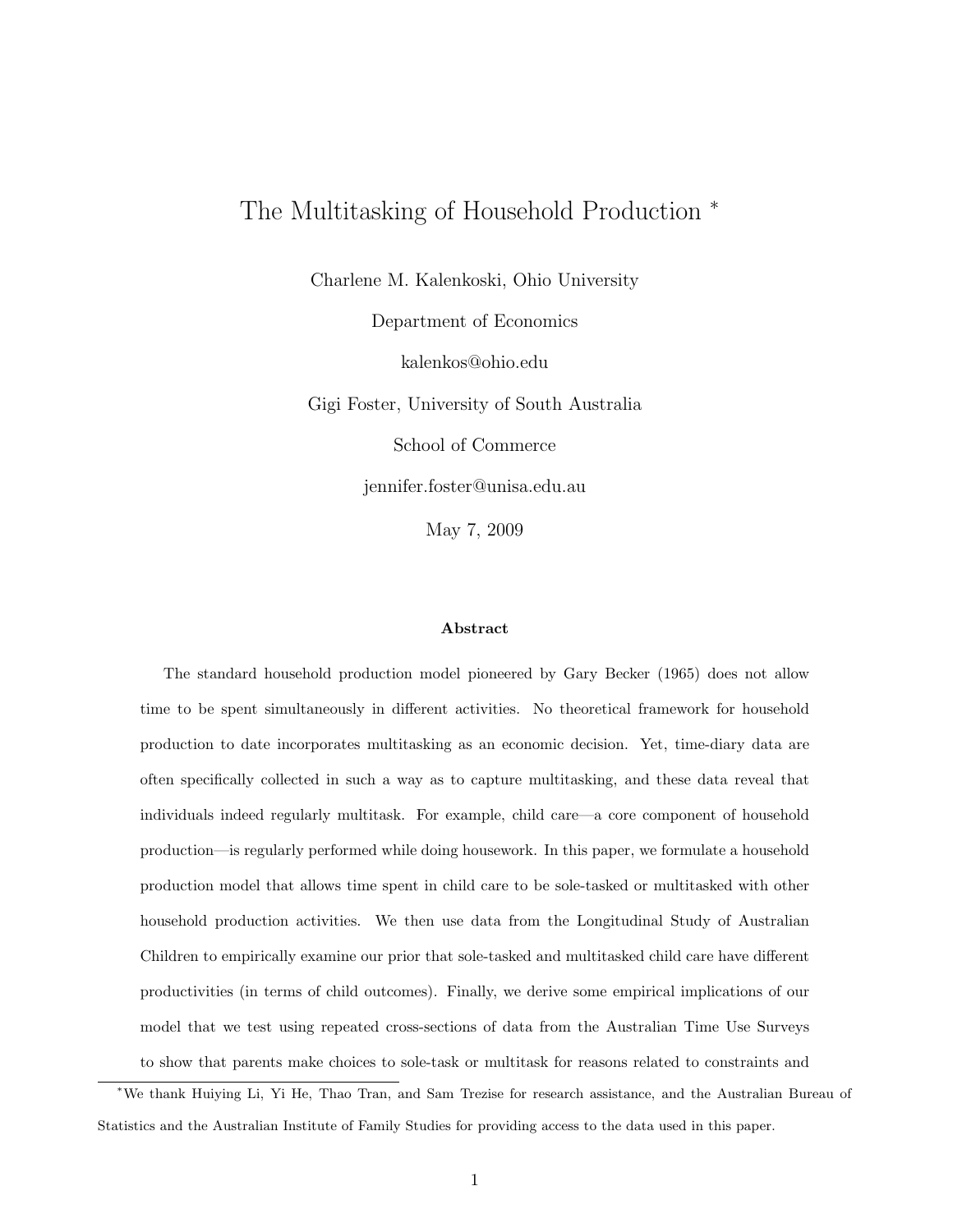preferences, rather than randomly. Our goals are to suggest the treatment of multitasking as an economic decision rather than as a random choice, to provide suggestive evidence that sole-tasked and multi-tasked child care may have different impacts on children, and to help labor economists better understand the underlying theoretical determinants of individuals' decisions to multitask or sole-task.

# 1 Introduction

The standard household production model pioneered by Gary Becker (Becker 1965) does not allow time to be spent simultaneously in different activities. Thus, if a mother watches her child while doing the dishes, her choice to multitask could only be mapped into the Beckerian framework if the researcher allocated one fraction of the total minutes spent in this combined activity into child care, and another fraction to doing the dishes. At the time Becker's model was formulated, information about the multitasking of household production was not available in household survey data. Since that time, however, many national statistical agencies have undertaken detailed time-diary studies of their populations that allow respondents to report primary, secondary, and sometimes even tertiary activities they are performing at any given time, in the order given by the respondent.

Few time use researchers have exploited the opportunity represented by the recording of simultaneous activities to differentiate between sole- and multitasked time. For example, Kimmel & Connelly (2007), in order to conform with Becker's model, focus only on time spent in child care as a primary activity, as in their framework minutes spent in all primary activities must sum to 24 hours. Ignoring secondary household production such as cooking and cleaning, however, seriously underestimates individuals' economic contributions (Floro & Miles 2003). More commonly, empirical analyses of household production that use time-diary data, while relying loosely on Becker's model to motivate their analyses, analyze primary and secondary activities separately (e.g., Bianchi 2000, Kalenkoski, Ribar & Stratton 2005, Kalenkoski, Ribar & Stratton 2007, Kalenkoski, Ribar & Stratton 2009).

One of the few studies that have attempted to analyze multitasked time directly is Jirjahn (2000),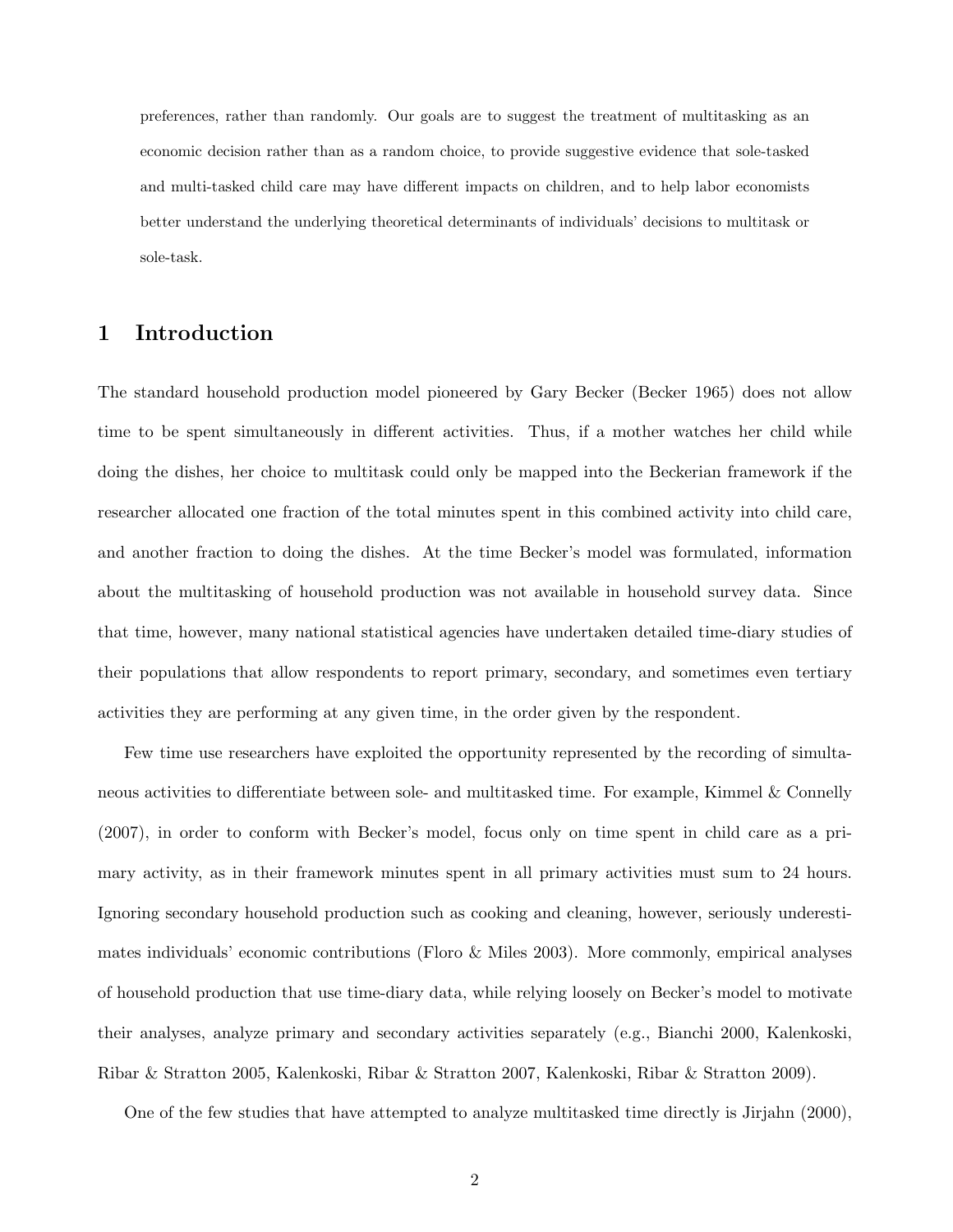who examines a theoretical model of multitasking in the workplace to determine whether fixed wages or profit-sharing is the better payment scheme to reward employees who multitask. Jeong & Fishbein (2007) examine the prevalence and patterns of multitasking among 14- to 16-year-olds and the media and audience factors that predict such behavior. Closest in spirit to the present paper, Floro & Miles (2003) examine the incidence and determinants of time spent in "overlapped" work activity, including household work. They find that gender, household life cycle and composition, education, cultural norms, employment status, and income influence the extent to which individuals (particularly women) perform secondary work activities. Kalenkoski & Foster (2008) regress multitasked child care time on an even more exhaustive list of demographic and other explanatory variables. Significant attention to the nature of multitasking has also been given in the psychology literature and in the popular press. Psychologists (e.g., Rubinstein, Meyer & Evans 2001, Levy & Pashler 2008) have found evidence that the brain works differently during multitasking than during sole-tasking, and writers in the popular press have suggested various causes and effects of multitasking that clearly differentiate it from soletasking (e.g., Folsom 2008, Rosen 2008, Jackson 2004).

In this paper, we introduce a household production model that allows time spent in child care to be sole-tasked or multitasked with other household production activities such as cooking and cleaning. We then empirically examine our prior that sole-tasked and multitasked child care may have different productivities (in terms of child outcomes) using data from the Longitudinal Study of Australian Children (LSAC). Finally, we derive some empirical implications of our model that we test using repeated cross-sections of data from the Australian Time Use Surveys (TUS). We find strong suggestive evidence that multitasking by parents is not random but represents a choice under constraints, and that multitasking preferences and decisions are significant to child outcomes. Our goals are to suggest the treatment of multitasking in household production as an economic decision rather than a random choice, to highlight its potential relevance to child production, and to help labor economists better understand the underlying theoretical determinants of individuals' decisions to multitask or sole-task.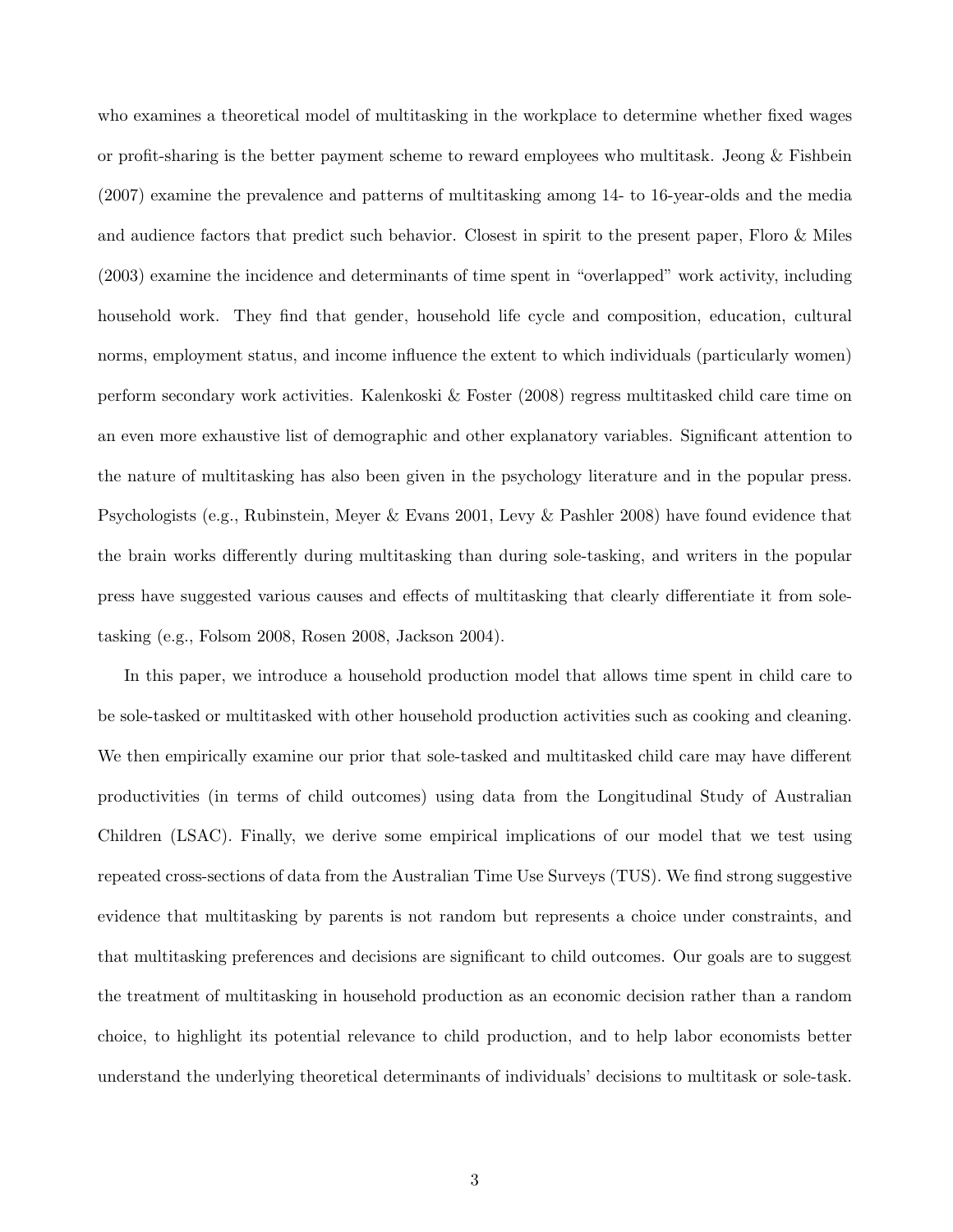## 2 Model

In Gary Becker's original household production model (Becker 1965), individuals maximize utility by choosing time spent in market work and household production subject to production functions for household commodities and a budget and time constraint. In this model, a unit of time may be spent only in one activity. To our knowledge, no theoretical economic model exists that specifically addresses or derives implications about individuals' decisions to multitask household production and child care.

We begin with a simple utility function that is not dissimilar from Becker's original formulation,

$$
U = C^{\alpha} H^{\beta}, \quad 0 < \alpha < 1, 0 < \beta < 1
$$

where individuals obtain utility from the production of the household 'good' and the child 'good'.  $\alpha$ and  $\beta$  are preference parameters. The restrictions on their values ensure diminishing marginal utility from each of goods. We exclude work and market goods from our model for simplicity.<sup>1</sup>

The child production function we use is

$$
C = t_{\rm SC}^{\gamma_1} t_{\rm M}^{\gamma_2}, \quad 0 < \gamma_1 < 1, 0 < \gamma_2 < 1
$$

where  $t_{SC}$  is sole-tasked time spent by the parent in production of the child good and  $t_M$  is multitasked time spent by the parent in both child-related and housework activities.  $\gamma_1$  is the productivity factor for sole-tasked time in producing the child good and  $\gamma_2$  is the productivity factor for multitasked time in producing the child good. The restrictions on these parameters ensure diminishing returns to each sort of time spent.

Analogously, the household production function is

$$
H = t_{\text{SH}}^{z_1} t_{\text{M}}^{z_2}, \quad 0 < z_1 < 1, 0 < z_2 < 1
$$

where  $t_{SH}$  is sole-tasked time spent by the parent in household production,  $z_1$  is the productivity factor for sole-tasked time in producing the household good, and  $z_2$  is the productivity factor for multitasked

<sup>&</sup>lt;sup>1</sup>In a forthcoming version of this paper, we expand the model to incorporate time spent in market work as a choice. However, including controls for market work in the empirical analyses does not change our results.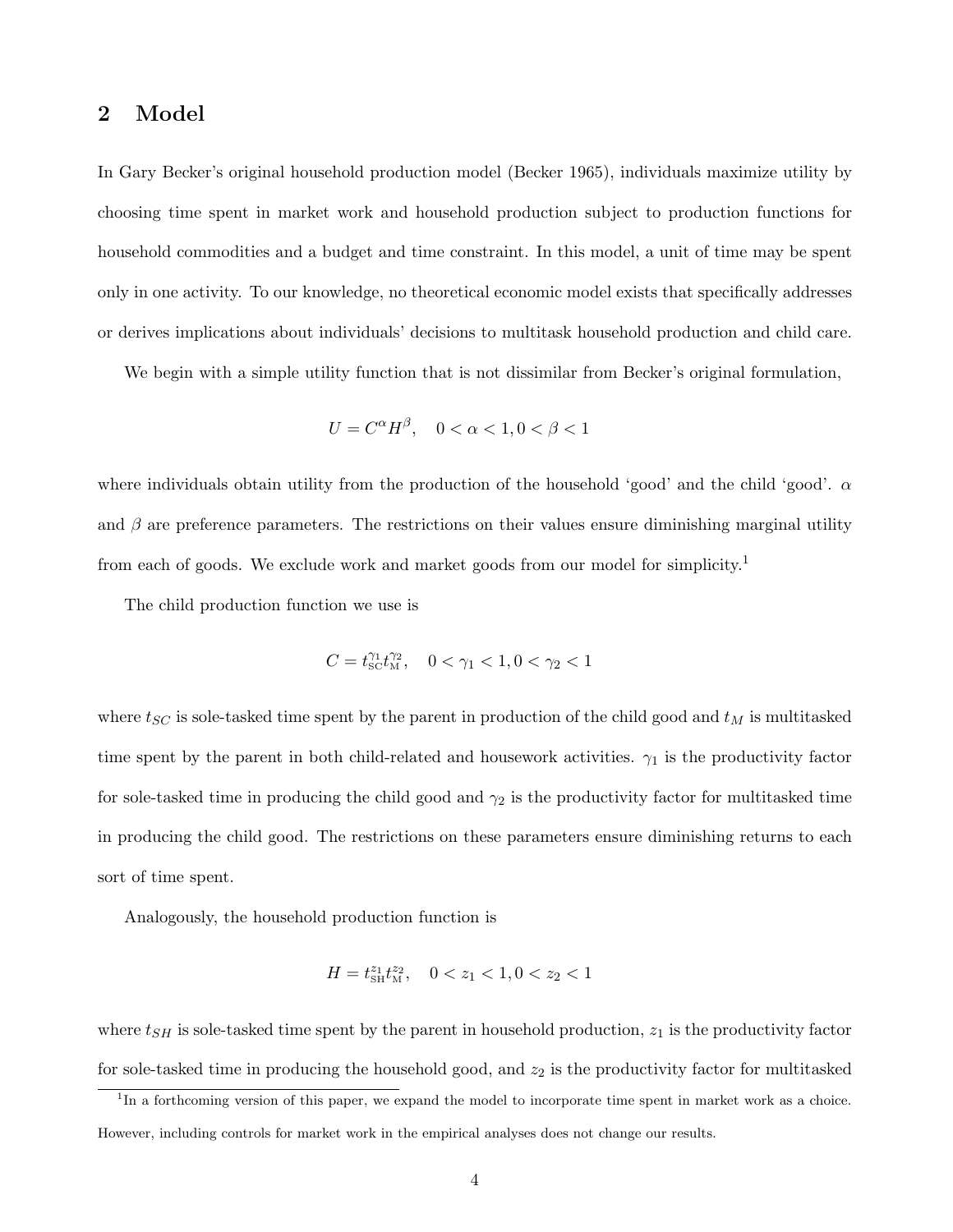time in producing the household good. The restrictions on these parameters ensure diminishing returns to each sort of time spent.

Each individual maximizes his or her utility subject to these production functions and the following time constraint:

$$
T = t_{\text{SC}} + t_{\text{SH}} + t_{\text{M}}
$$

$$
\Rightarrow t_{\text{SH}} = T - t_{\text{SC}} - t_{\text{M}}
$$

where T refers to the total time available. Substituting the production functions and time constraint into the utility function we have an unconstrained utility maximization problem where the first order necessary conditions are:

$$
\frac{\partial U}{\partial t_{\rm SC}} = \gamma_1 \alpha t_{\rm SC}^{(\gamma_1 \alpha - 1)} t_{\rm M}^{(\gamma_2 \alpha + z_2 \beta)} (T - t_{\rm SC} - t_{\rm M})^{z_1 \beta} \n- \left[ t_{\rm SC}^{\gamma_1 \alpha} t_{\rm M}^{(\gamma_2 \alpha + z_2 \beta)} \right] z_1 \beta (T - t_{\rm SC} - t_{\rm M})^{(z_1 \beta - 1)} = 0
$$
\n(1)

$$
\frac{\partial U}{\partial t_{\rm M}} = \left( \gamma_2 \alpha + z_2 \beta \right) t_{\rm SC}^{\gamma_1 \alpha} t_{\rm M}^{(\gamma_2 \alpha + z_2 \beta - 1)} (T - t_{\rm SC} - t_{\rm M})^{z_1 \beta} \n- \left[ t_{\rm SC}^{\gamma_1 \alpha} t_{\rm M}^{(\gamma_2 \alpha + z_2 \beta)} \right] z_1 \beta (T - t_{\rm SC} - t_{\rm M})^{(z_1 \beta - 1)} = 0
$$
\n(2)

Rewriting Equations (1) and (2) yields

$$
\frac{\gamma_1 \alpha T}{(z_1 \beta + \gamma_1 \alpha)} - \frac{\gamma_1 \alpha}{(z_1 \beta + \gamma_1 \alpha)} t_{\rm M} = t_{\rm SC}
$$
\n(3)

$$
\frac{(\gamma_2 \alpha + z_2 \beta)}{(z_1 \beta + \gamma_2 \alpha + z_2 \beta)} T - \frac{(\gamma_2 \alpha + z_2 \beta)}{(z_1 \beta + \gamma_2 \alpha + z_2 \beta)} t_{\rm SC} = t_{\rm M}
$$
\n
$$
\tag{4}
$$

Solving these equations yields reduced-form expressions for the optimal choices of sole-tasked and multitasked time. We can first derive

$$
t_{\mathrm{M}}^* = \frac{\gamma_2 \alpha \ T + z_2 \beta \ T}{z_1 \beta + \gamma_1 \alpha + \gamma_2 \alpha + z_2 \beta}
$$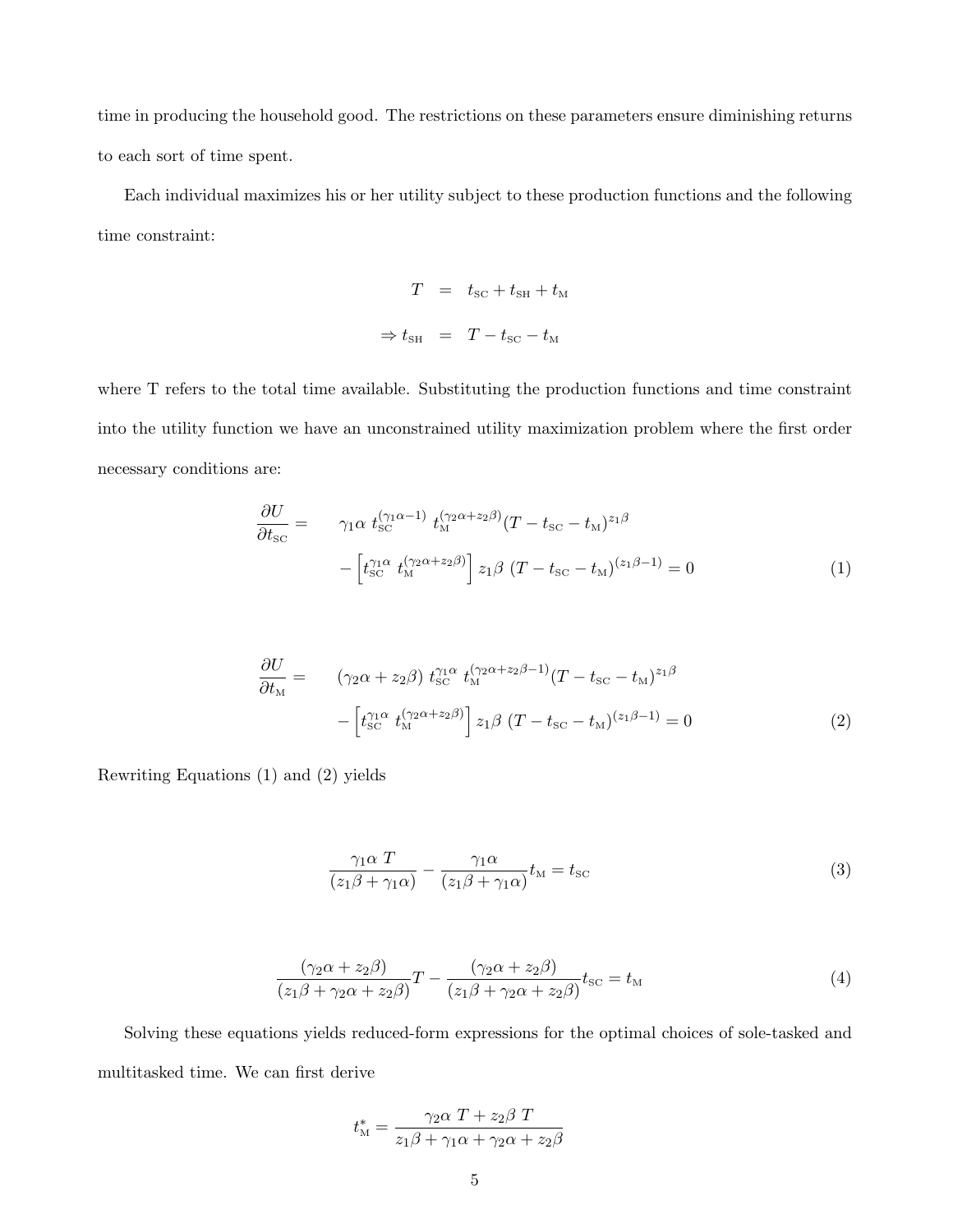and then, substituting  $t_{\text{M}}^*$  into equation (3), we arrive at

$$
t_{\text{SC}}^* = \frac{z_1 \gamma_1 \alpha \beta T + \gamma_1^2 \alpha^2 T}{z_1^2 \beta^2 + 2z_1 \gamma_1 \alpha \beta + z_1 \gamma_2 \alpha \beta + z_1 z_2 \beta^2 + \gamma_1^2 \alpha^2 + \gamma_1 \gamma_2 \alpha^2 + z_2 \gamma_1 \alpha \beta}
$$

Given these optimal values for individuals' multitasked time and sole-tasked time, we can examine how time allocation decisions change when productivity factors change by taking the partial derivatives of these optimal values with respect to the productivity parameters  $\gamma_1$ ,  $\gamma_2$ ,  $z_1$ , and  $z_2$ .

Considering  $t_{\text{M}}^{*}$  first, its partial derivative with respect to  $\gamma_1$  is

$$
\frac{\partial t_{\mathrm{M}}^*}{\partial \gamma_1} = \frac{-\ (\gamma_2 \alpha^2 \ T + z_2 \alpha \beta \ T)}{(z_1 \beta + \gamma_1 \alpha + \gamma_2 \alpha + z_2 \beta)^2} < 0
$$

Thus, as we would expect, an increase in the sole-tasked child care productivity factor should reduce multitasked child care time. In a similar fashion, the derivative of  $t<sub>M</sub><sup>*</sup>$  with respect to  $\gamma_2$  is

$$
\frac{\partial t_{\rm M}^*}{\partial \gamma_2} = \frac{z_1 \alpha \beta T + \gamma_1 \alpha^2 T}{(z_1 \beta + \gamma_1 \alpha + \gamma_2 \alpha + z_2 \beta)^2} > 0
$$

implying that an increase in the multitasked child care productivity factor is expected to increase multitasked child care time.

The partial derivative of  $t_{\text{M}}^*$  with respect to  $z_1$  is

$$
\frac{\partial t_{\mathrm{M}}^*}{\partial z_1} = \frac{-\ (\gamma_2 \alpha \beta \ T + z_2 \beta^2 \ T)}{(z_1 \beta + \gamma_1 \alpha + \gamma_2 \alpha + z_2 \beta)^2} < 0
$$

implying that an increase in the sole-tasked housework productivity factor should reduce time spent in multitasking. The derivative of  $t_{\text{M}}^*$  with respect to  $z_2$  is

$$
\frac{\partial t_{\rm M}^*}{\partial z_2} = \frac{z_1 \beta^2 T + \gamma_1 \alpha \beta T}{(z_1 \beta + \gamma_1 \alpha + \gamma_2 \alpha + z_2 \beta)^2} > 0
$$

implying that an increase in the multitasked housework productivity factor should increase time spent multitasking.

Turning to  $t_{\text{SC}}^*$ , its simplified partial derivative with respect to  $\gamma_1$  is

$$
\frac{\partial t_{\text{SC}}^*}{\partial \gamma_1} = \frac{\left\{\begin{array}{l} z_1^3 \alpha \beta^3 \ T + 2 z_1^2 \gamma_1 \alpha^2 \beta^2 \ T + z_1^2 \gamma_2 \alpha^2 \beta^2 \ T + 2 z_1 \gamma_1 \gamma_2 \alpha^3 \beta \ T + z_1^2 z_2 \alpha \beta^3 \ T \\ + 2 z_1 z_2 \gamma_1 \alpha^2 \beta^2 \ T + z_1 \gamma_1^2 \alpha^3 \beta \ T + \gamma_1^2 \gamma_2 \alpha^4 \ T + z_2 \gamma_1^2 \alpha^3 \beta \ T \\ (z_1^2 \beta^2 + 2 z_1 \gamma_1 \alpha \beta + z_1 \gamma_2 \alpha \beta + z_1 z_2 \beta^2 + \gamma_1^2 \alpha^2 + \gamma_1 \gamma_2 \alpha^2 + z_2 \gamma_1 \alpha \beta)^2 \end{array}\right\}} > 0
$$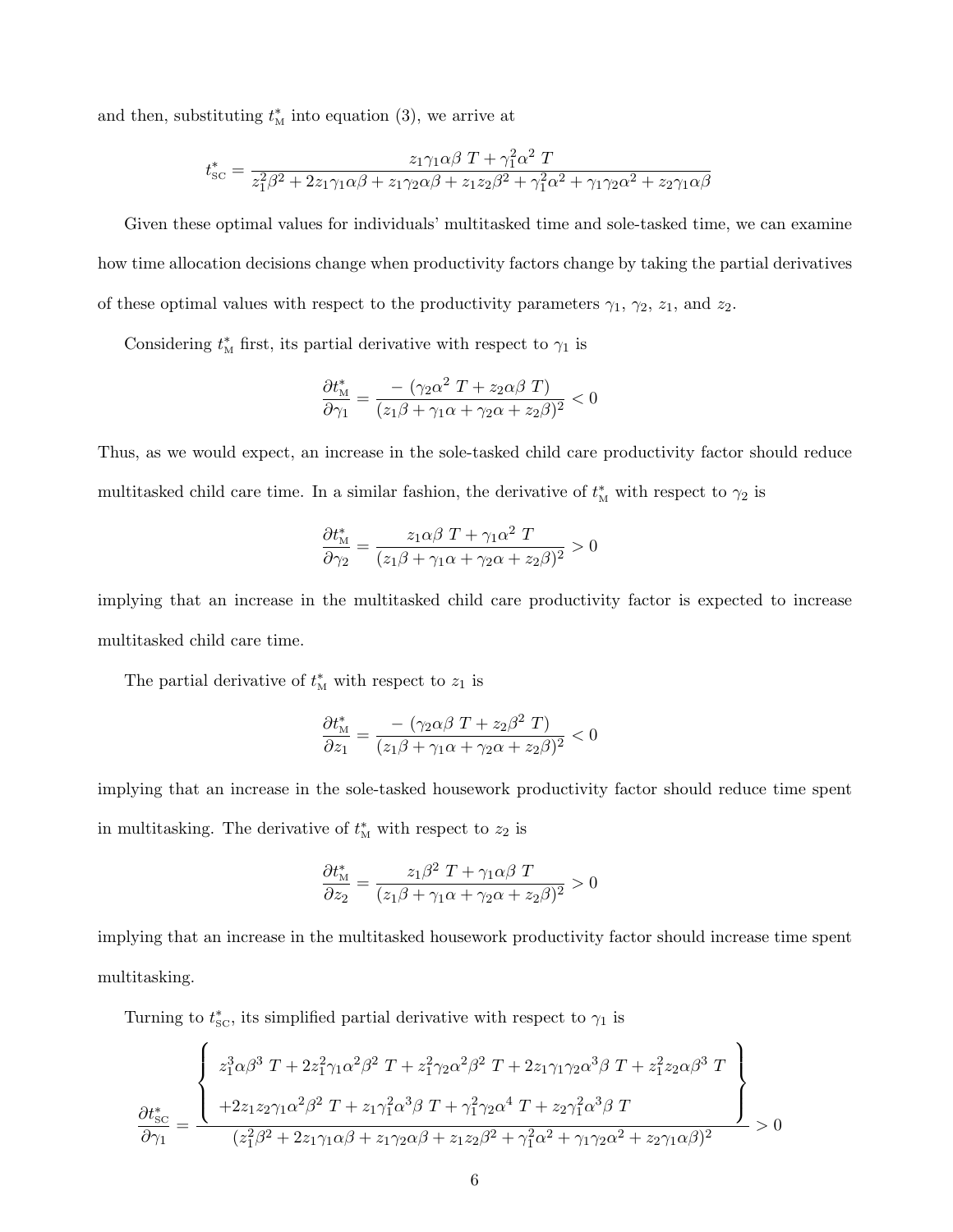implying that an increase in the sole-tasked child care productivity factor increases sole-tasked child care time.

In a similar manner, we can write and sign the rest of the partial derivatives of  $t_{sc}$  with respect to productivity factors  $\gamma_2$ ,  $z_1$ , and  $z_2$ , as follows:

$$
\frac{\partial t_{\text{SC}}^*}{\partial \gamma_2} = \frac{-(z_1\alpha\beta + \gamma_1\alpha^2)(z_1\gamma_1\alpha\beta T + \gamma_1^2\alpha^2 T)}{(z_1^2\beta^2 + 2z_1\gamma_1\alpha\beta + z_1\gamma_2\alpha\beta + z_1z_2\beta^2 + \gamma_1^2\alpha^2 + \gamma_1\gamma_2\alpha^2 + z_2\gamma_1\alpha\beta)^2} < 0
$$

$$
\frac{\partial t_{\text{SC}}^*}{\partial z_1} = \frac{-\left(z_1^2 \gamma_1 \alpha \beta^3 T + 2 z_1 \gamma_1^2 \alpha^2 \beta^2 T + \gamma_1^3 \alpha^3 \beta T\right)}{(z_1^2 \beta^2 + 2 z_1 \gamma_1 \alpha \beta + z_1 \gamma_2 \alpha \beta + z_1 z_2 \beta^2 + \gamma_1^2 \alpha^2 + \gamma_1 \gamma_2 \alpha^2 + z_2 \gamma_1 \alpha \beta)^2} < 0
$$

$$
\frac{\partial t_{\text{SC}}^*}{\partial z_2} = \frac{-(z_1\beta^2 + \gamma_1\alpha\beta)(z_1\gamma_1\alpha\beta T + \gamma_1^2\alpha^2 T)}{(z_1^2\beta^2 + 2z_1\gamma_1\alpha\beta + z_1\gamma_2\alpha\beta + z_1z_2\beta^2 + \gamma_1^2\alpha^2 + \gamma_1\gamma_2\alpha^2 + z_2\gamma_1\alpha\beta)^2} < 0
$$

All of these partial derivatives are negative, implying that time devoted to sole-tasked child production will fall with a *ceteris paribus* rise in the multitasked child productivity factor or in either of the housework productivity factors (sole-tasked or multitasked). Table 1 summarizes the partial derivatives yielded by our model.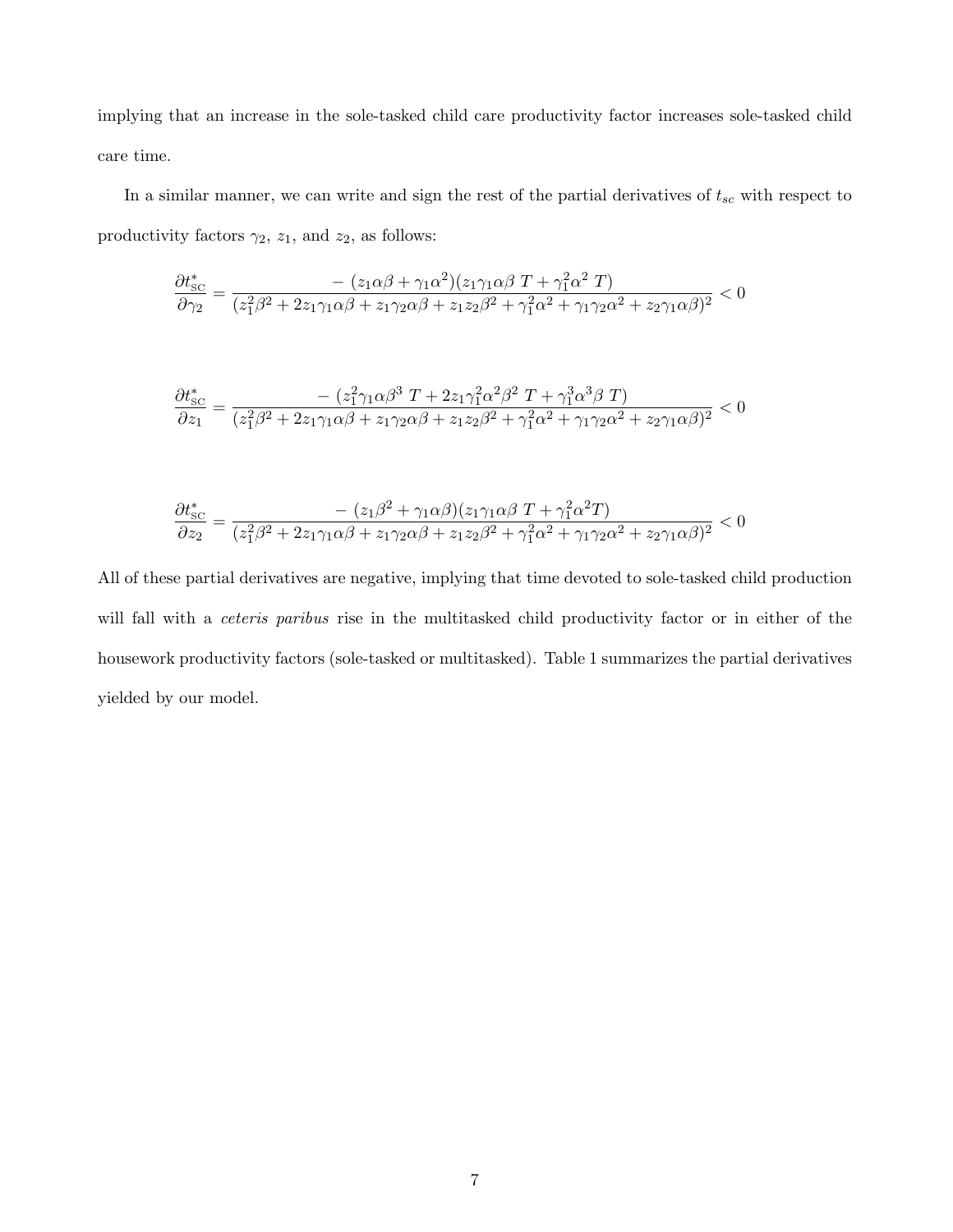|          | $\frac{\partial t}{\partial \gamma_1}$ | $\frac{\partial t}{\partial \gamma_2}$ | $\frac{\partial t}{\partial z_1}$ | $\frac{\partial t}{\partial z_2}$ |
|----------|----------------------------------------|----------------------------------------|-----------------------------------|-----------------------------------|
| $t_{SC}$ | $^{+}$                                 |                                        |                                   |                                   |
| $t_M$    |                                        |                                        |                                   |                                   |

Table 1: Partial derivatives: Household production model with sole-tasked and multitasked time

### 3 Data

We use data for this paper from two Australian sources. The first is the LSAC. This panel survey of young children and their home environment focuses on inputs to child development, and includes detailed measures of child development when children are still quite young. We use the LSAC birthcohort file, which provides a cross-sectional sample of children who were ages 2 to 3 years old in 2006.<sup>2</sup> We examine measures of a variety of physical, social, and intellectual development aspects of these children at this young age. While these data are appealing because of the availability of child outcome measures, they do not include parental time diaries and therefore we are unable to ascertain directly how much multitasking is done in the household where the child lives. We are still able to examine the relationship between child outcome and type of parents' child care time, however, by using a small number of responses to survey questions about time use. We describe this strategy below.

The second set of data we use is drawn from two iterations (in 1997 and 2006) of the TUS. These data do not contain child outcome measures, but each survey contains 48 hours' worth of detailed time-diary data on all adults in a random sample of Australian households. These time diaries allow for primary and secondary time to be recorded, enabling us to construct a direct measure of the amount of sole-tasked and multitasked time spent by parents in the home.

Our sample selection criteria are as follows. From the LSAC, we focus on the birth cohort from

<sup>&</sup>lt;sup>2</sup>Although the LSAC is a panel survey, the outcome measures and many of the other measures about children and parents, including the ones regarding parental time on which we focus in this paper, differ between waves.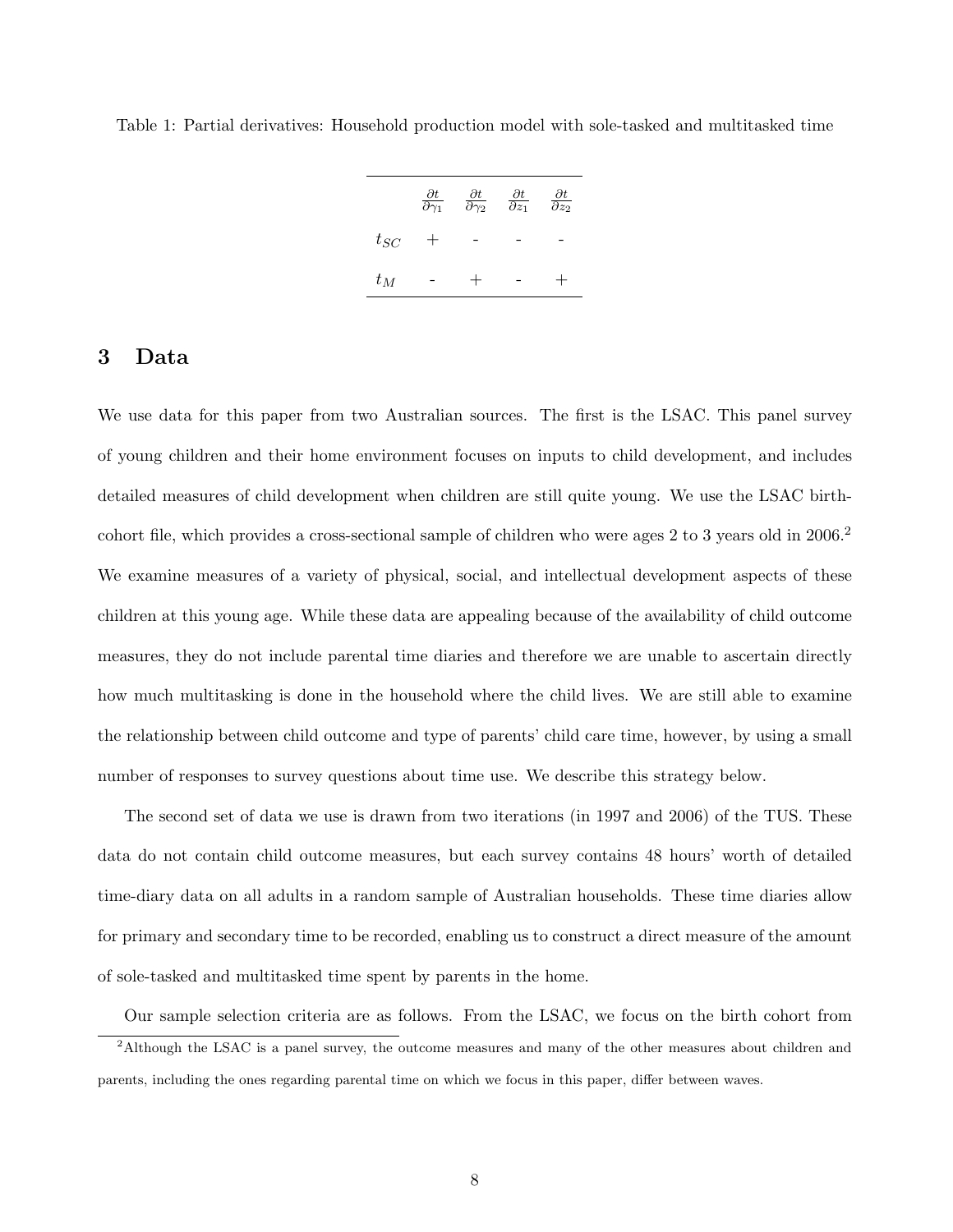Wave 1. Our outcomes and most controls, including most measures related to parental time,<sup>3</sup> are drawn from the follow-up on that same cohort in Wave 2 (year 2006) when the children were 2 to 3 years old. We exclude households in which either the mother or the father of the child is studying in any capacity. Finally, we exclude from each regression any children whose records are missing the outcome measure being modeled or one or more of the independent variables. Our base estimation sample contains 721 children, each of whom is from a different household.

From the TUS, we draw only households with children and only those adults in those households who filled out complete time diaries. As is the case in our LSAC sample, we also exclude households in which either primary adult (the householder or the spouse of the householder) is engaged in studying in any capacity, and those for whom variables are missing. Our base estimation sample contains 1996 fathers and 2418 mothers.

### 4 Estimation

#### 4.1 LSAC: Empirical Approach

Our analysis of the LSAC data proceeds as follows. First, we explore the unconditional relationships of the following variables with our raft of child outcome measures: the frequency with which the mother self-reports that she feels rushed (on a 1 to 5 Likert-style response scale from 'never' to 'always'); whether the parents agree with the statement "I feel that I am very good at keeping this child busy while I am doing housework" (on a 1 to 10 Likert scale from 'not at all how I feel' to 'exactly how I feel', measured for each parent separately); and the minutes of time that each parent reports spending in each of two ways. Answers to these latter time use questions are not available for the vast majority of our base estimation sample, nor do they measure actual multitasking, yet they do provide direct measures of the time spent in active child care and the time spent doing housework—either with or without children present—for each parent. The questions asked on the survey from which we draw

<sup>&</sup>lt;sup>3</sup>The two variables we draw from the Wave 1 survey are how good the mother and father respectively rate themselves to be at keeping the child busy while doing housework. These variables do not appear in the Wave 2 survey.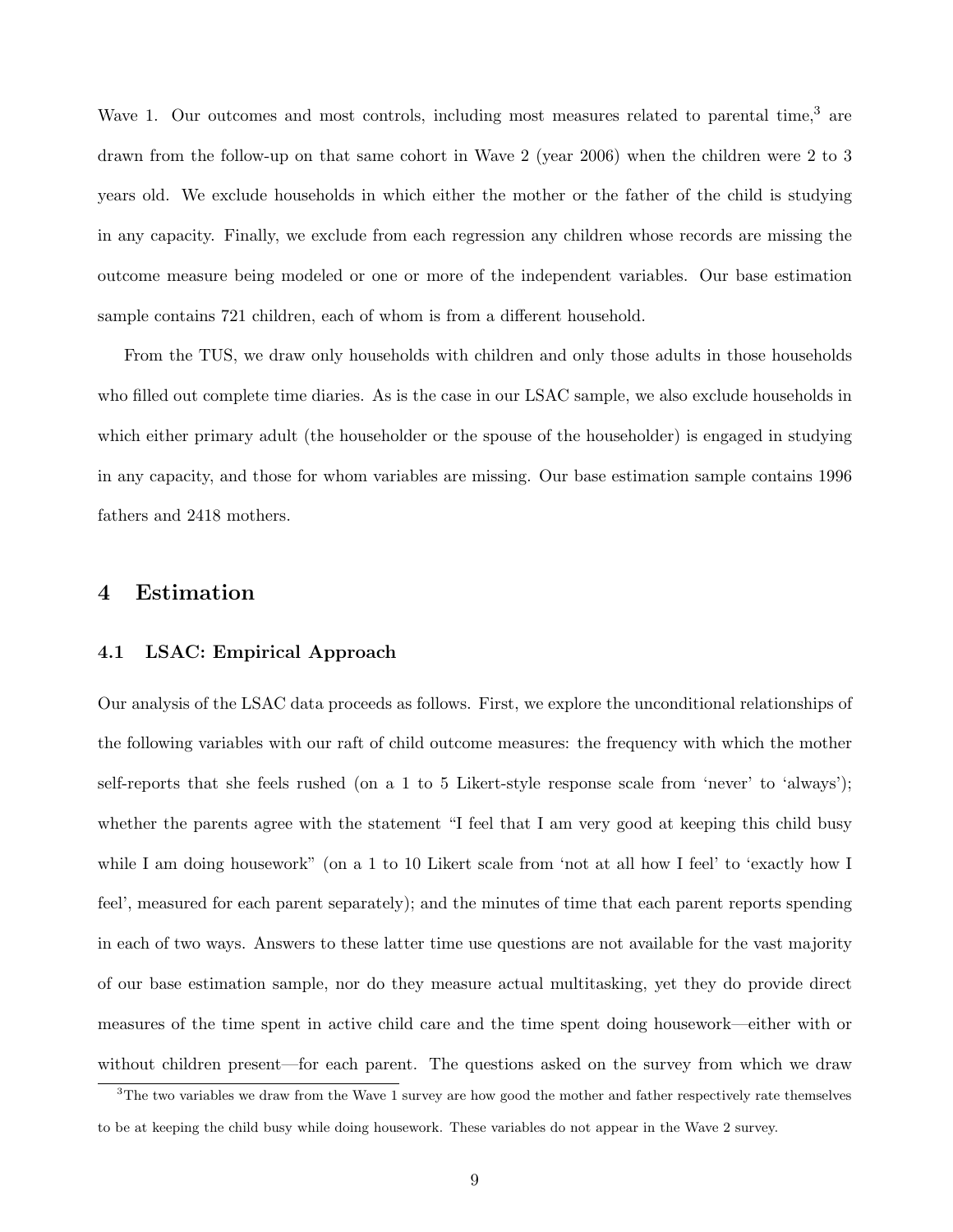this information are as follows:

- "How much time per week do you personally spend on domestic tasks such as housework, home maintenance, shopping and cooking? Minutes"
- "How much time per week do you personally spend playing with your children, helping them with personal care, teaching, coaching or actively supervising them, getting them to childcare, school or other activities? Minutes"

We interpret answers to the first of these questions to be a rough proxy for the total of sole-tasked housework plus multitasked housework and child care that the parent undertakes (i.e.,  $t_{SH} + t_M$ ). The second question asks about active or primary child care, which we take as a rough proxy for the amount of sole-tasked child care that the parent undertakes per week (i.e.,  $t_{SC}$ ). Given that we expect no relationship between the amount of sole-tasked housework performed and the development of children, we interpret any statistical relationship between our measure of  $t_{SH} + t_M$  and child outcomes to reflect an underlying relationship between  $t_M$  and child outcomes.

The child outcome measures that we use in this analysis are a mix of test scores and indices derived by the Australian Institute of Family Studies (AIFS), the producers and managers of the LSAC data. The list of measures follows. Again, each measure is taken when the child is 2 to 3 years old (all regressions control for child's sex and age in weeks):

- BCOI: Continuous Outcomes Index
- BLRNDOM: Learning Domain Score
- BSEDOM: Social/Emotional Domain Score
- BPHYSDOM: Physical Domain Score
- BGRAMMRK: MCDI-III Grammatical Markers
- BCOMMUN: Child's Communication Skills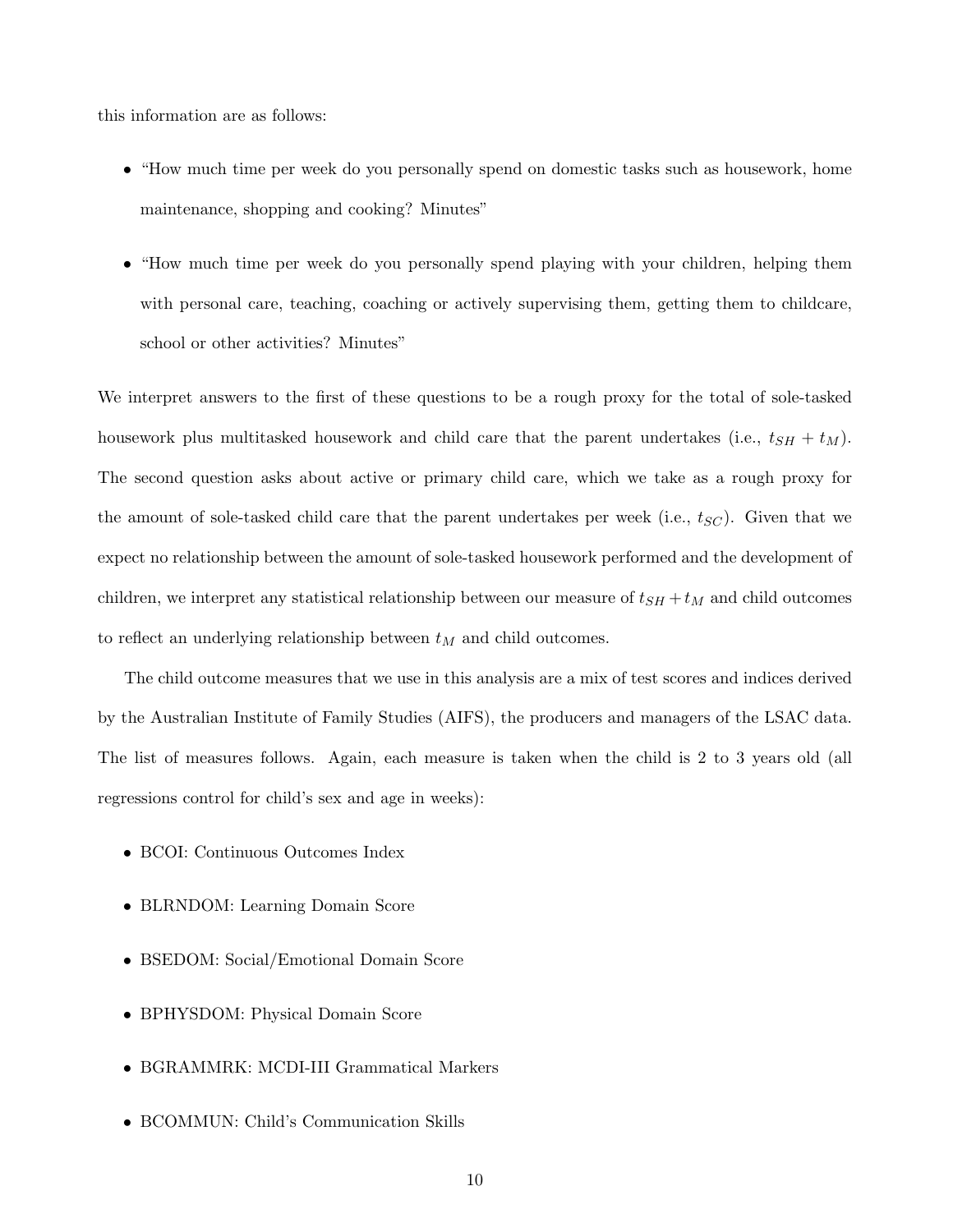The BCOI score for a given child is the mean of that child's scores on BLRNDOM, BSEDOM, and BPHYSDOM, which themselves are general development outcome indices, compiled by AIFS, in each of these three domains of child development.<sup>4</sup> BGRAMMRK is the total number of  $2'$  responses (indicating more advanced grammatical development) that parents gave on 12 questions, where for each question, the parent selected one of two options for the way the child usually speaks (e.g., 'Why he run away?' versus 'Why did he run away?'). BCOMMUN is the mean of parental responses to six questions aimed at assessing the child's level of general communication skills. Responses to each of these questions were captured on a 1 to 3 scale, with 1 representing 'Never', 2 'Sometimes', and 3 'Always.' <sup>5</sup>

After presenting the unconditional relationships between each child outcome variable and each parental time use measure, we then run a series of regressions to explore whether the associations that we find between child outcomes and parental time use hold up once we control for other factors likely to affect both variables.

#### 4.2 LSAC: Results

Table 2 provides means and standard deviations of key variables in our two LSAC estimation samples. The first (in Column 1 of Table 2) is used for reduced-from style regressions, excluding direct parental time measures. The second (in Column 2 of Table 2) is used when we include our direct measures of parental time. Most variables are similarly distributed for the two samples, with mild evidence of more parental time and better child outcomes in the larger sample.

Table 3 shows the pairwise correlations observed in the LSAC data amongst child outcome measures

<sup>4</sup>Detailed information about how these indices are derived is available in LSAC Technical Paper 2 (Sanson, Misson, Wake, Zubrick, Silburn, Rothman & Dickenson 2005).

 ${}^{5}$ The specific questions are: (1) 'How often does this child carry out a simple instruction?' (2) 'How often does this child ask for a question to be repeated?' (3) 'How often does this child follow a conversation?' (4) 'How often does this child pass on a simple message?' (5) 'How often does this child clearly explain things?' and (6) 'How often does this child use speech that is easily understood?'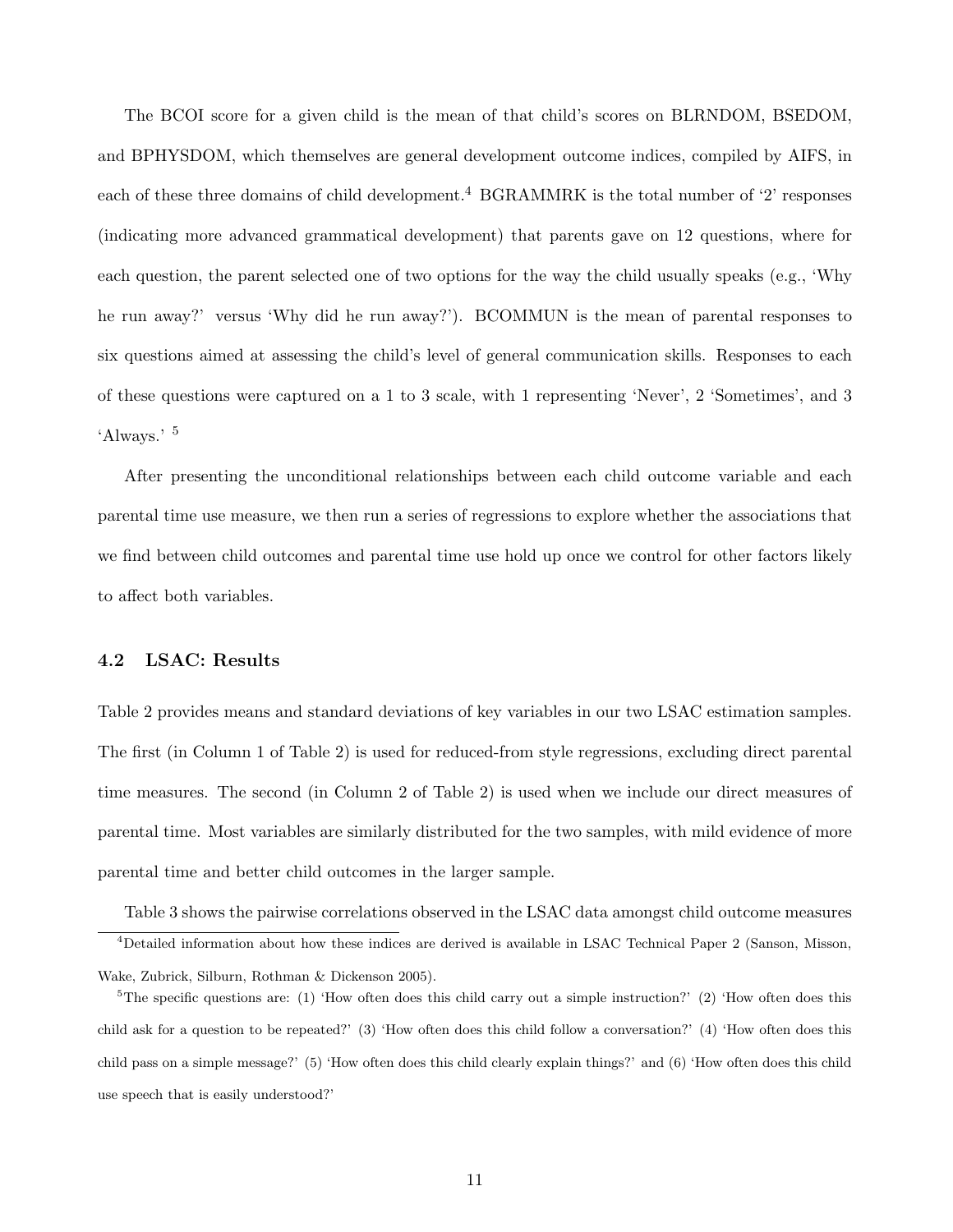|                                     | Sample 1       | Sample 2       |
|-------------------------------------|----------------|----------------|
| Physical domain score               | 100.32 (10.24) | 99.82 (12.45)  |
| Learning domain score               | 101.52(9.46)   | 100.74 (11.77) |
| Socio-emotional domain score        | 101.69(9.00)   | 100.72(7.36)   |
| Continuous outcomes index           | 101.22(9.57)   | 100.19(12.13)  |
| Grammar score                       | 6.56(3.89)     | 5.21(4.16)     |
| Communication score                 | 2.40(0.34)     | 2.34(0.39)     |
| Feels rushed (mother)               | 2.31(0.77)     | 2.52(0.96)     |
| Good at keeping child busy (mother) | 7.32(1.95)     | 7.96(1.81)     |
| Good at keeping child busy (father) | 6.22(2.13)     | 6.64(1.91)     |
| Self-efficacy (mother)              | 4.03(0.77)     | 3.96(0.73)     |
| Self-efficacy (father)              | 4.04(0.76)     | 4.16(0.85)     |
| Presence of other adults            | 0.05(0.23)     | $0(-)$         |
| $t_{SH} + t_M$ (mother)             | 14.17(15.83)   | 9.88(16.02)    |
| $t_{SC}$ (mother)                   | 11.24(15.00)   | 11.08(14.39)   |
| $t_{SH} + t_M$ (father)             | 14.95(16.28)   | 10.00(14.84)   |
| $t_{SC}$ (father)                   | 12.09(16.90)   | 5.56(11.40)    |

Table 2: Means and Standard Deviations: LSAC Estimation Samples

Note: Based on data from the Longitudinal Study of Australian Children. These are the two base samples used notionally for the estimation whose results are presented in later tables. For the direct parental time questions, fewer than 100 of the children's records from Sample 1 have nonmissing observations. Additionally, a few observations are dropped for each sample from the calculations of means for certain outcomes, due to missing observations on those outcomes (see observation counts in later tables).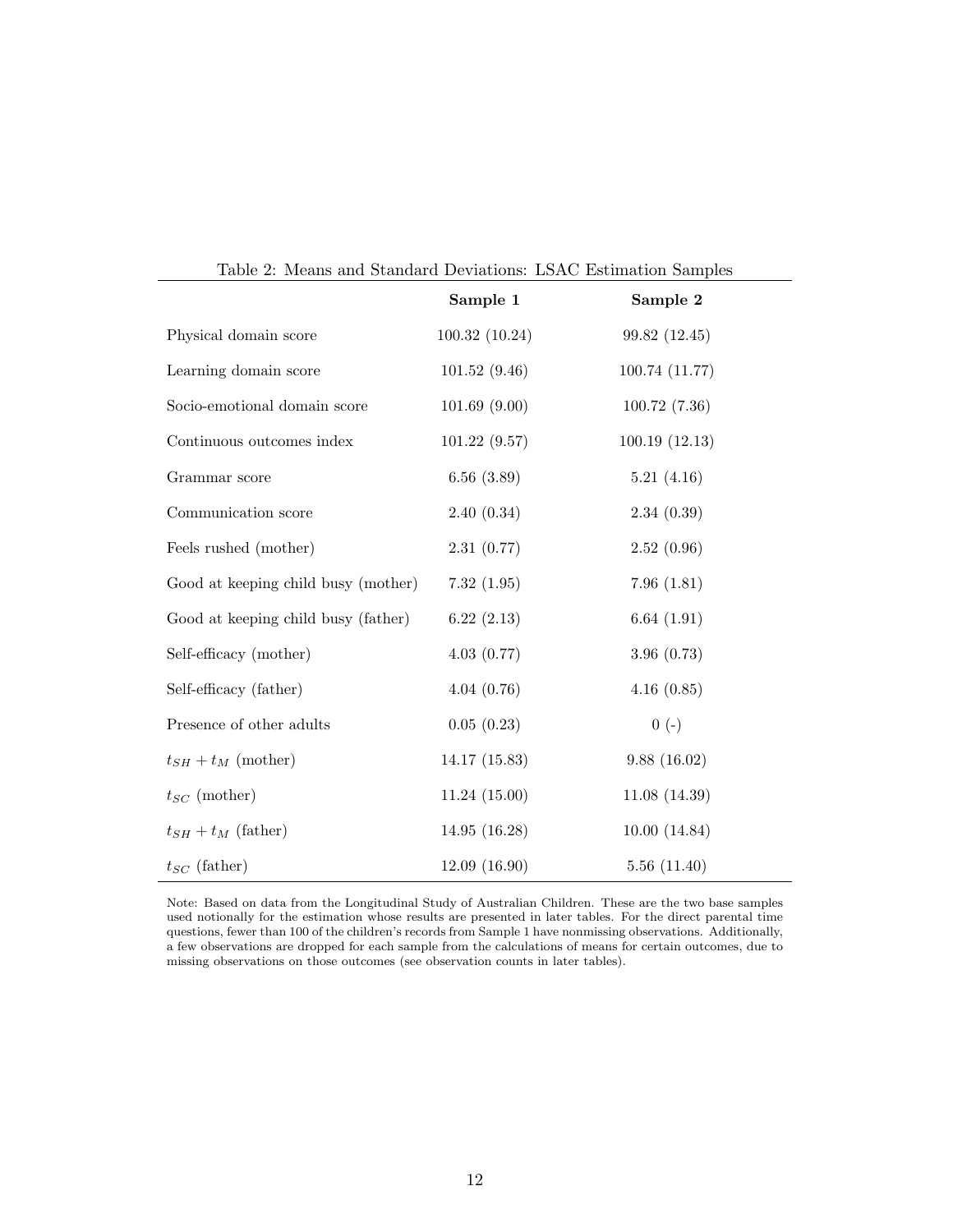(across the top of the table) and variables related to mother's time use, for all observations for which the given pair of variables is nonmissing. The table shows a strikingly consistent, significant, and positive unconditional relationship evident between the degree to which a mother self-rates as being "very good at keeping this child busy while I am doing housework" and the child's outcomes. If we take a mother's answer to this question as a proxy for either the inherent productivity of multitasked child care or the inherent productivity of multitasked housework that she faces—i.e., either  $\gamma_2$  or  $z_2$  then we should expect multitasked child care and housework time to be higher for women with higher self-ratings on this question.<sup>6</sup> There also are some significant relationships between child outcomes and whether a mother feels rushed, and these are mostly in the positive direction. Finally, the table shows some statistically significant negative unconditional associations between child outcomes and total minutes spent by the mother in child care of any sort (sole-tasked or multitasked).

Our conclusion from Table 3 is that there are relationships between a child's outcomes and her mother's constraints and behavior with regard to sole-tasked and multi-tasked time use, but these relationships may not be in the expected direction. If anything, mothers who spend less time with their children of any sort, and mothers who may be more pressed for time and/or more likely to multitask childcare with housework, appear to have children who score higher on developmental scales than children of other mothers. Because these associations are only unconditional, we now proceed to several regressions of child outcomes where a range of other aspects of the child and the household are controlled.

Table 4 presents the results of regressions of the first three of our child outcome measures— BPHYSDOM, BLRNDOM, and BSEDOM—on the parent time constraint, preference, and behavior measures. Table 5 then provides the results of analogous regressions using the final three child outcome measures—BCOI, BGRAMMRK, and BCOMMUN—as the dependent variables. In each table, regressions on the full sample that exclude the actual parental time use measures themselves appear

<sup>&</sup>lt;sup>6</sup>The correlation between  $t_M$  and answers to this question is positive as expected, although the association is based on only 200 observations and is not statistically significant.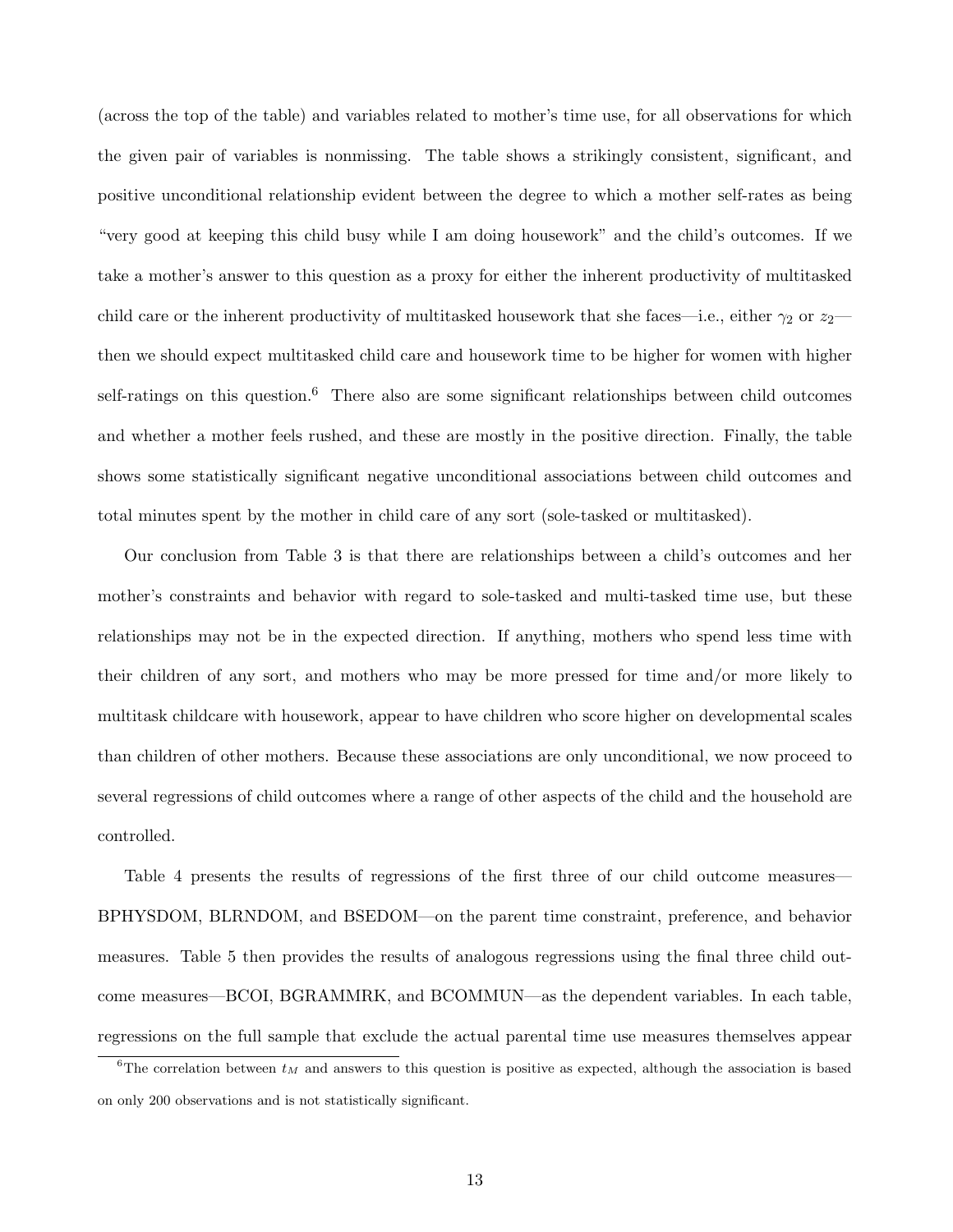|                      | <b>BCOI</b> | <b>BLRNDOM</b> | <b>BSEDOM</b> | <b>BPHYSDOM</b> | <b>BGRAMMRK</b> | <b>BCOMMUN</b> |
|----------------------|-------------|----------------|---------------|-----------------|-----------------|----------------|
| Mother is good at    | $.18***$    | $.06***$       | $.15***$      | $.12***$        | .12             | $.09***$       |
| keeping child busy   |             |                |               |                 |                 |                |
| Frequency with which | $.05***$    | $-.03$         | $.05***$      | $.09***$        | $-.04**$        | $-.00$         |
| mother feels rushed  |             |                |               |                 |                 |                |
| $t_{SC}$             | $-.11$      | $-.10$         | $-.14*$       | .00             | $-.18**$        | $-.13*$        |
| (mother)             |             |                |               |                 |                 |                |
| $t_{SH}+t_M$         | $-.11$      | $-.12*$        | $-.13*$       | .01             | $-18**$         | $-.13*$        |
| (mother)             |             |                |               |                 |                 |                |

### Table 3: Unconditional correlations: Longitudinal Study of Australian Children

Note: Based on data from the Longitudinal Study of Australian Children; each pairwise correlation is calculated using all observations with nonmissing entries for both variables. Correlations significant at the  $10\%/5\%/1\%$  level are single-/double-/triple-starred.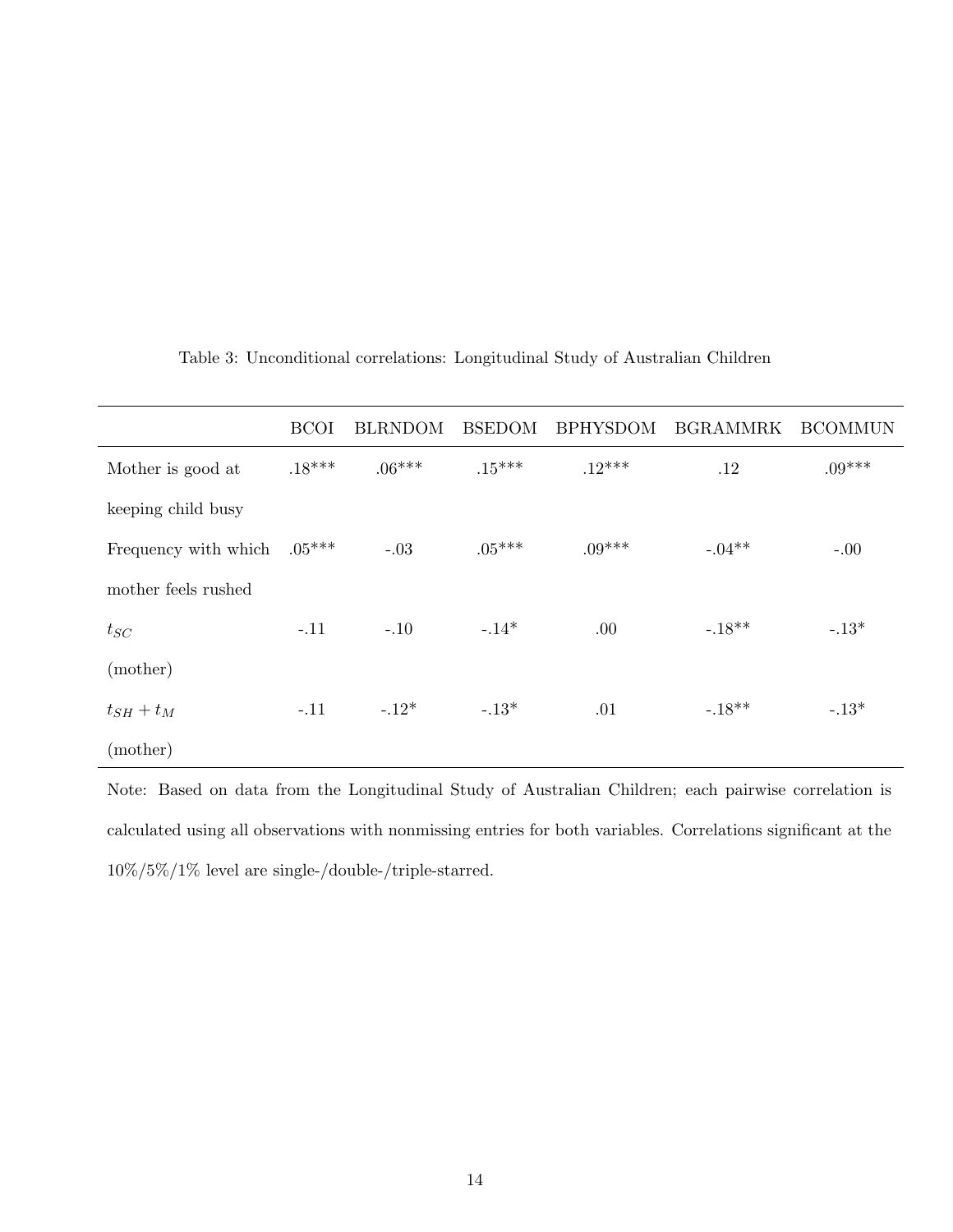| Dep var                   | Physical domain | Learning domain | Socio-emotional domain |
|---------------------------|-----------------|-----------------|------------------------|
| Panel A: Reduced-form     |                 |                 |                        |
| Feels rushed              | $0.91*$         | $-0.35$         | $1.07**$               |
| (mother)                  | (0.51)          | (0.46)          | (0.42)                 |
| Good at keeping           | $0.66***$       | 0.09            | $0.77***$              |
| child busy (mother)       | (0.20)          | (0.19)          | (0.17)                 |
| Good at keeping           | 0.03            | $-0.16$         | $-0.15$                |
| child busy (father)       | (0.19)          | (0.17)          | (0.16)                 |
| Self-efficacy             | $1.43***$       | $\,0.56$        | $1.52***$              |
| (mother)                  | (0.51)          | (0.47)          | (0.43)                 |
| Self-efficacy             | 0.85            | 0.36            | $\,0.64\,$             |
| (father)                  | (0.53)          | (0.48)          | (0.44)                 |
| Other adults              | $-4.51**$       | 1.43            | $-3.18**$              |
|                           | (1.83)          | (1.67)          | (1.53)                 |
| Number of Observations    | 721             | 721             | 721                    |
| Adj $R^2$                 | .0378           | .0601           | .1323                  |
| Panel B: Production model |                 |                 |                        |
| $t_{SH} + t_M$            | 0.73            | $-0.00$         | 0.10                   |
| (mother)                  | (0.67)          | (0.28)          | (0.39)                 |
| $t_{SC}$                  | $-0.62$         | 0.24            | $-0.25$                |
| (mother)                  | (0.91)          | (0.38)          | (0.53)                 |
| $t_{SH}+t_M$              | $-0.53$         | $-0.70***$      | $-0.14$                |
| (father)                  | (0.36)          | (0.15)          | (0.21)                 |
| $t_{SC}$                  | $-0.46$         | $-0.19$         | $-0.12$                |
| (father)                  | (0.41)          | (0.17)          | (0.24)                 |
| Number of Observations    | 25              | 25              | 25                     |
| Adj $R^2$                 | $-.1289$        | .7841           | $-.0996$               |

Table 4: Associations of Child Outcomes with Parental Time Variables, By Outcome Type: BPHYS-

DOM, BLRNDOM, and BSEDOM

Note: Based on data from the Longitudinal Study of Australian Children. Regressions reported in Panel A also include child's age in weeks, number of siblings, log of household income, dummies for unemployment of father, labor force participation of mother and part-time working status of mother, dummies for whether a language other than English is spoken in the home and whether a non-English language is regularly spoken to the child, the ages of both mother and father, an array of dummies for mother's smoking status and mother's highest education level achieved, dummies for whether the child enjoys child care, whether the family finances are reported to be in good condition, and whether the child is disabled, the age in weeks at which the child stopped breastfeeding, the ages of the youngest and oldest children in the household, and child gender. Regressions reported in Panel B also include all controls shown in Panel A except for 'other adults'; log of household income, the ages of the youngest and oldest children in the household, child's age in weeks, the ages of both mother and father, a dummy for the labor force participation of the mother, and child gender. Estimates significant at the 10%/5%/1% level are single-/double-/triple-starred.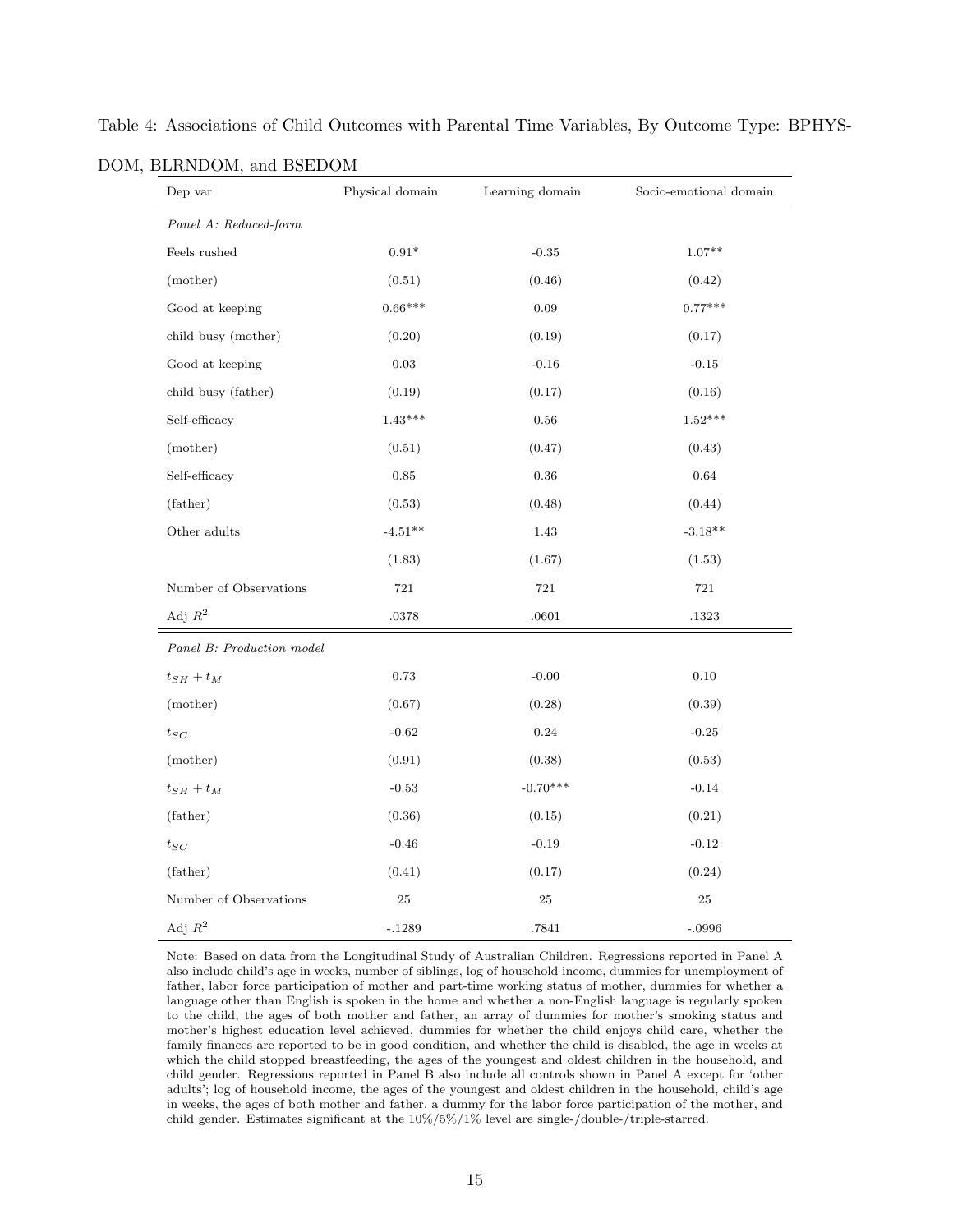| Dep var                   | Continuous outcomes | Grammar score | Communication score |
|---------------------------|---------------------|---------------|---------------------|
| Panel A: Reduced-form     |                     |               |                     |
| Feels rushed              | 0.74                | $-0.22$       | $-0.01$             |
| (mother)                  | (0.46)              | (0.18)        | (0.02)              |
| Good at keeping           | $0.70***$           | 0.03          | 0.00                |
| child busy (mother)       | (0.18)              | (0.07)        | (0.01)              |
| Good at keeping           | $-0.13$             | $-0.07$       | 0.00                |
| child busy (father)       | (0.17)              | (0.07)        | (0.01)              |
| Self-efficacy             | $1.61***$           | 0.08          | $0.04**$            |
| (mother)                  | (0.46)              | (0.18)        | (0.02)              |
| Self-efficacy             | $0.85*$             | $-0.06$       | $0.03*$             |
| (father)                  | (0.48)              | (0.19)        | (0.02)              |
| Other adults              | $-2.88*$            | 0.77          | $-0.03$             |
|                           | (1.65)              | (0.66)        | (0.06)              |
| Number of Observations    | 721                 | 709           | 720                 |
| Adj $R^2$                 | $.1043\,$           | .1571         | .0731               |
| Panel B: Production model |                     |               |                     |
| $t_{SH}+t_M$              | 0.38                | 0.14          | $\rm 0.02$          |
| (mother)                  | (0.43)              | (0.08)        | (0.02)              |
| $t_{SC}$                  | $-0.29$             | $-0.10$       | $-0.02$             |
| (mother)                  | (0.58)              | (0.11)        | (0.03)              |
| $t_{SH}+t_M$              | $-0.63**$           | $-0.20***$    | $-0.02$             |
| (father)                  | (0.23)              | (0.04)        | (0.01)              |
| $t_{SC}$                  | $-0.35$             | $-0.15**$     | $-0.01$             |
| (father)                  | (0.26)              | (0.06)        | (0.01)              |
| Number of Observations    | $25\,$              | 24            | 25                  |
| Adj $R^2$                 | .5216               | .8746         | .0901               |

Table 5: Associations of Child Outcomes with Parental Time Variables, By Outcome Type: BCOI,

BGRAMMRK, and BCOMMUN

Note: Based on data from the Longitudinal Study of Australian Children. Regressions reported in Panel A also include child's age in weeks, number of siblings, log of household income, dummies for unemployment of father, labor force participation of mother and part-time working status of mother, dummies for whether a language other than English is spoken in the home and whether a non-English language is regularly spoken to the child, the ages of both mother and father, an array of dummies for mother's smoking status and mother's highest education level achieved, dummies for whether the child enjoys child care, whether the family finances are reported to be in good condition, and whether the child is disabled, the age in weeks at which the child stopped breastfeeding, the ages of the youngest and oldest children in the household, and child gender. Regressions reported in Panel B also include all controls shown in Panel A except for 'other adults'; log of household income, the ages of the youngest and oldest children in the household, child's age in weeks, the ages of both mother and father, a dummy for the labor force participation of the mother, and child gender. Estimates significant at the 10%/5%/1% level are single-/double-/triple-starred.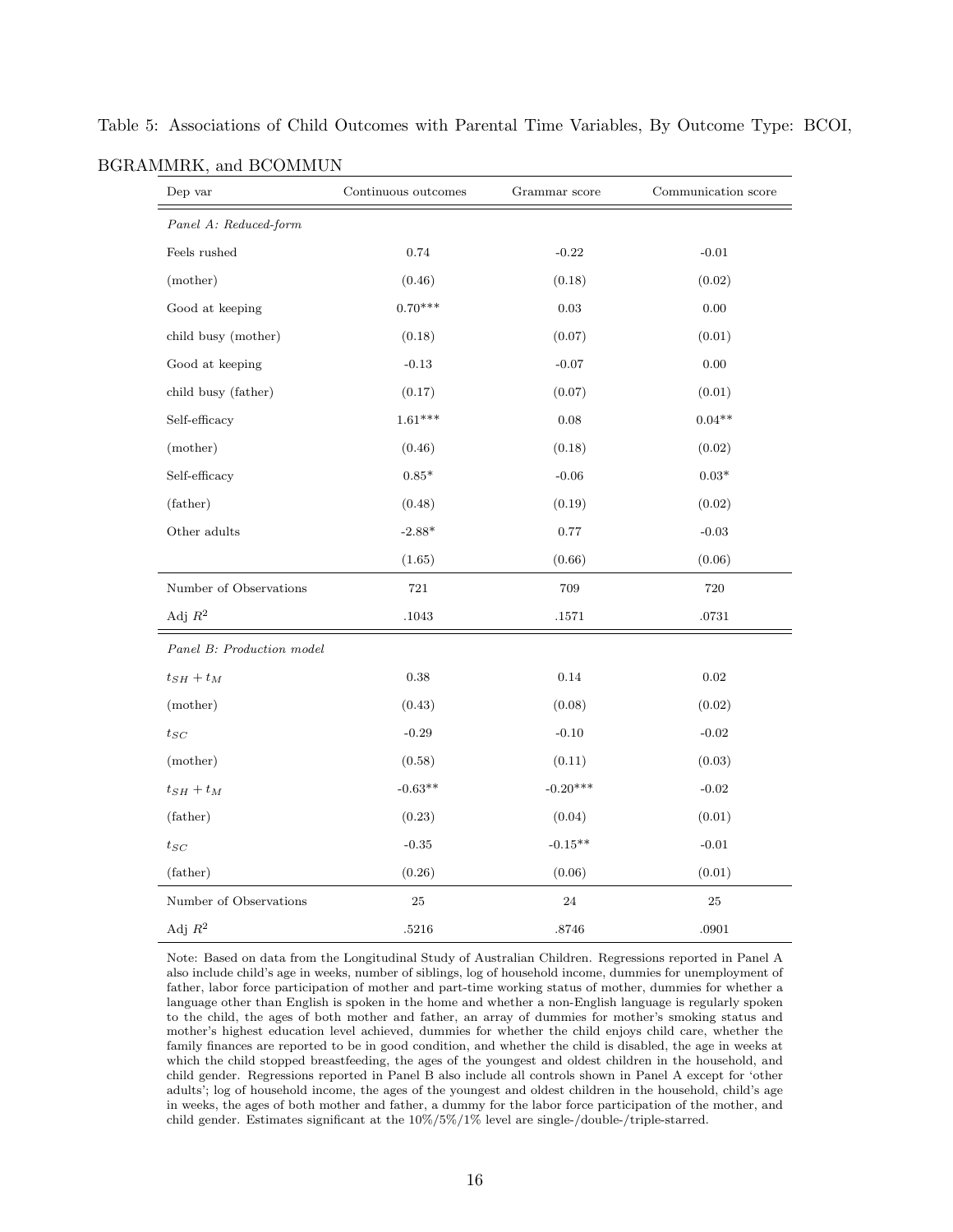in Panel A, and results from regressions on the smaller sample that include actual parental time use behavior appear in Panel B. Regressions in both panels include an array of control variables describing the household, the parents, and the children. In addition to the time use variables described above and a dummy for the presence of others in the household over age 15, two other variables of interest whose results are shown in the tables are the mother's and father's responses respectively to the question, 'Overall, as a parent, do you feel that you are...' with answer options as follows: 1=Not very good at being a parent; 2=A person who has some trouble being a parent; 3=An average parent; 4=A better than average parent; or 5=A very good parent. Additional controls are listed in the footnotes to each table.

In Panel A of both tables, we see evidence of a positive relationship for some child outcome measures, even in the presence of controls, between child outcomes and both a mother's feeling of being rushed and her self-rating as being good at keeping the child busy while doing housework. Children's overall rating on the Continuous Outcomes measure, their social and emotional development, their physical development, and their grammatical markers are all higher with increases in one or both of these maternal time use measures. Panel B shows that actual maternal time spent with children, controlling for these productivity and constraint variables, is not statistically associated with child outcomes. By contrast, several child outcomes (learning domain scores, continuous outcomes index scores, and grammar scores) are statistically associated—negatively—with either or both of fathers' time use variables. Fathers' multitasked housework and child care time is more robustly negatively associated with child outcomes than is fathers' sole-tasked child care time.<sup>7</sup>

We conclude from these results that child outcomes are statistically associated with aspects of parental preferences, constraints, and behavior related to the multitasking of child care and housework in the home. We now turn to far more detailed time-diary evidence to provide some empirical validation

<sup>7</sup>Our controls for female gender and age of the child in weeks indicate that in every outcome equation, girls are as developed as or more developed than boys, and older children are as developed as or more developed than younger children.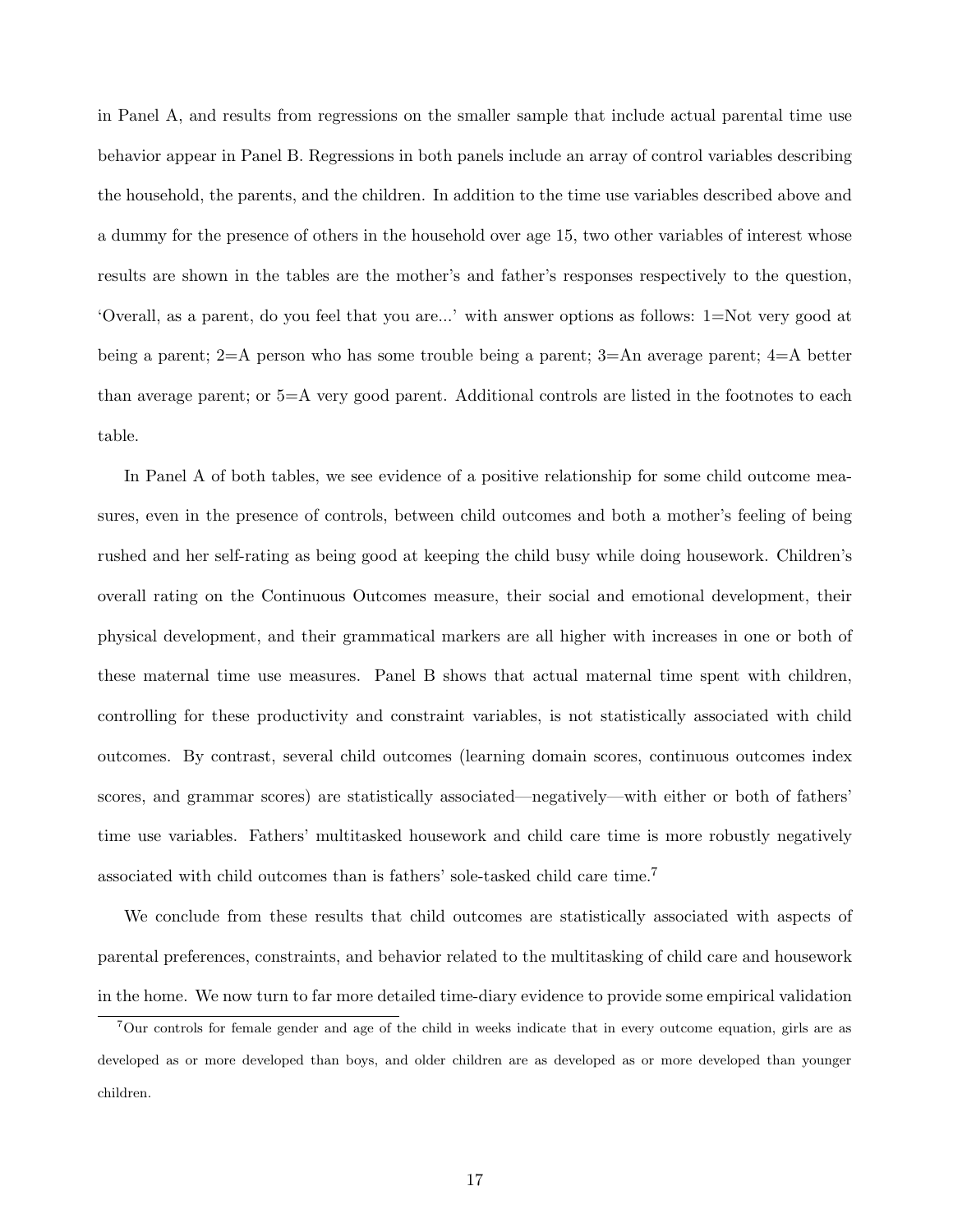for our model of household production.

### 4.3 TUS: Empirical approach

The TUS provide detailed time diaries that enable respondents to record both primary and secondary uses of time for all adults in each sampled household. We use these diaries to construct measures of the two key types of time use that appear in our model: sole-tasked child care time (time spent only doing child care) and multitasked child care and housework time, where the parent reports being engaged in both child care and housework. We regress sole-tasked child care time and multitasking time on a number of proxies for the productivity of multitasked time, which our model suggests affect time use decisions. In particular, we include four dummy variables that capture the presence of household equipment that we believe are reasonably related to the productivity of multitasked or sole-tasked time. These dummy variables capture the presence in the household of a dishwasher, a clothes dryer, a deep freezer, and a microwave oven. We also include some other variables that may affect either the productivity of multitasked or sole-tasked time, or the extent to which the time use decisions of the parent are constrained (we would expect that, the greater the degree of constraint, the less sole-tasked time and/or the more multitasked time that would be spent). These variables include the degree to which the respondent reports feeling 'rushed', a dummy for the presence of other people 15 years of age or older (most of whom are under the age of 25) in the household, dummies for the presence of disabled children or adults in the household, the number of women in the household, and whether the parent is single.

We also include the following variables in every regression: age of the parent, a dummy variable for non-English language spoken in the home, the number of individuals in the household in different age ranges, the number of dependent children in the household, the age of youngest dependent child in the household, occupation and industry dummies for the individual, the number of weekend days included in the time window, and year-by-quarter dummies.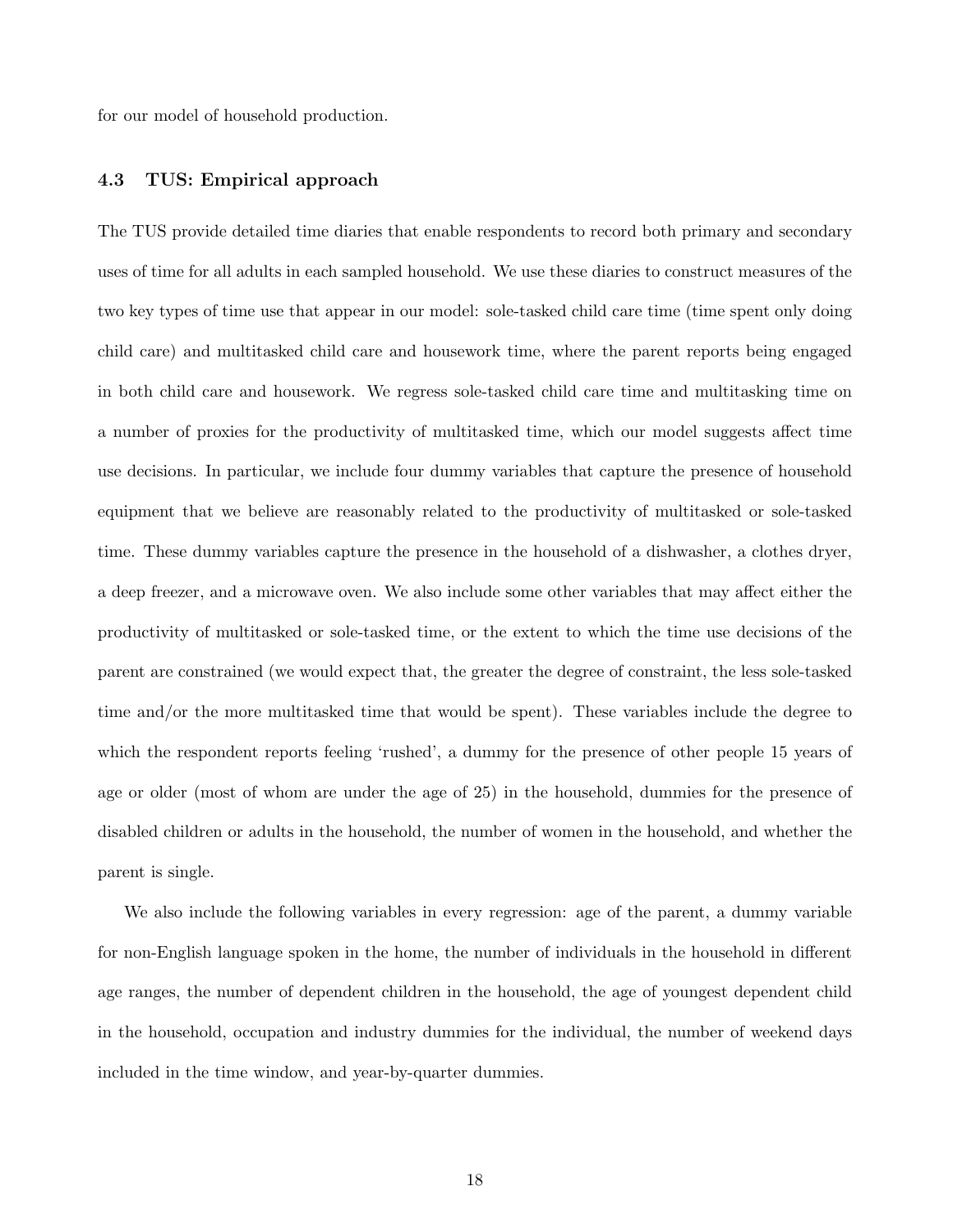|                                 | Fathers only |           | Mothers only |          |
|---------------------------------|--------------|-----------|--------------|----------|
|                                 | 1997         | 2006      | 1997         | 2006     |
| Minutes in sole-tasked C        | 17.02        | 13.33     | 70.44        | 45.25    |
|                                 | (50.13)      | (43.20)   | (128.58)     | (103.97) |
| Minutes in sole-tasked H        | 2.52         | 3.99      | 10.46        | 8.63     |
|                                 | (18.10)      | (20.52)   | (29.54)      | (25.19)  |
| Minutes in multi-tasked C and H | 26.06        | 80.73     | 117.39       | 169.80   |
|                                 | (67.56)      | (137.22)  | (158.68)     | (226.40) |
| Minutes in labor market tasks   | 672.65       | 560.68    | 247.01       | 261.88   |
|                                 | (536.58)     | (542.45)  | (380.62)     | (379.63) |
| Feels rushed (0 to 5 scale)     | 2.43         | 2.20      | 2.23         | 2.12     |
|                                 | (1.07)       | (1.09)    | (1.01)       | (0.98)   |
| Count of aids in HH             | 2.57         | 2.91      | 2.50         | 2.81     |
|                                 | (1.10)       | (0.95)    | (1.09)       | (0.99)   |
| HH has a microwave              | .8762        | .9743     | .8647        | .9680    |
| HH has a freezer                | .6004        | $.5428\,$ | $.5744\,$    | .5212    |
| HH has a dryer                  | .7220        | .7661     | .7045        | .74      |
| HH has a dishwasher             | .3876        | .6248     | .3587        | .5772    |
| Other adults present in HH      | .3058        | .4943     | .2787        | .4689    |
| Childcare hard to find          | .2287        | .1920     | .2386        | .1806    |
| Number of Observations          | 921          | 1075      | 1105         | 1313     |

Table 6: Means and Standard Deviations: Australian TUS Data  $\overline{\phantom{0}}$ 

Note: Based on data from the Australian Time Use Surveys. All means are weighted at the household level using weights provided by the Australian Bureau of Statistics. The standard deviation of each continuous variable appears in parentheses below the variable's mean.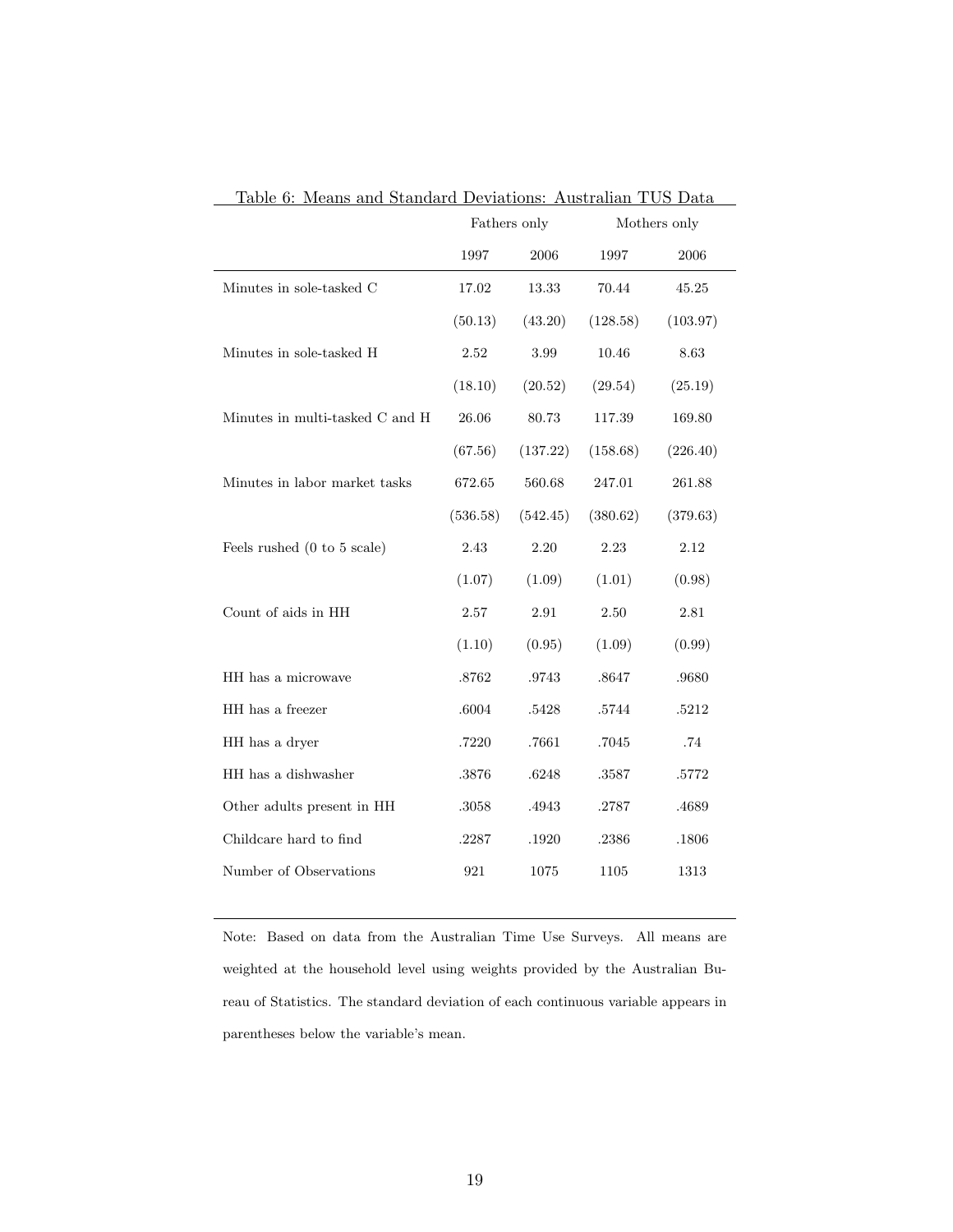|            | $t_M$    | $t_{SC}$ | Microwave | Freezer  | Dryer    |
|------------|----------|----------|-----------|----------|----------|
| $t_M$      | 1.00     |          |           |          |          |
| $t_{SC}$   | $.48***$ | 1.00     |           |          |          |
| Microwaye  | .00      | .02      | 1.00      |          |          |
| Freezer    | $-.03$   | $-.06$   | $.16***$  | 1.00     |          |
| Dryer      | .03      | .02      | $.19***$  | $.17***$ | 1.00     |
| Dishwasher | .03      | .02      | $.14***$  | $.10***$ | $.28***$ |

Table 7: Unconditional correlations: Australian TUS Data (mothers only)

Panel B: 2006

Panel A: 1997

|            | $t_M$     | $t_{SC}$ | Microwave Freezer |          | Dryer    |
|------------|-----------|----------|-------------------|----------|----------|
| $t_M$      | 1.00      |          |                   |          |          |
| $t_{SC}$   | $.34***$  | 1.00     |                   |          |          |
| Microwave  | $-.04$    | .03      | 1.00              |          |          |
| Freezer    | $-.07***$ | $-.07**$ | $.09***$          | 1.00     |          |
| Dryer      | $-.01$    | $-.02$   | $.15***$          | $.22***$ | 1.00     |
| Dishwasher | $-.02$    | $-.02$   | $.10***$          | .01      | $.24***$ |

Note: Based on data from the Australian Time Use Surveys; only mothers are included. Correlations significant at the  $10\%/5\%/1\%$ level are single-/double-/triple-starred.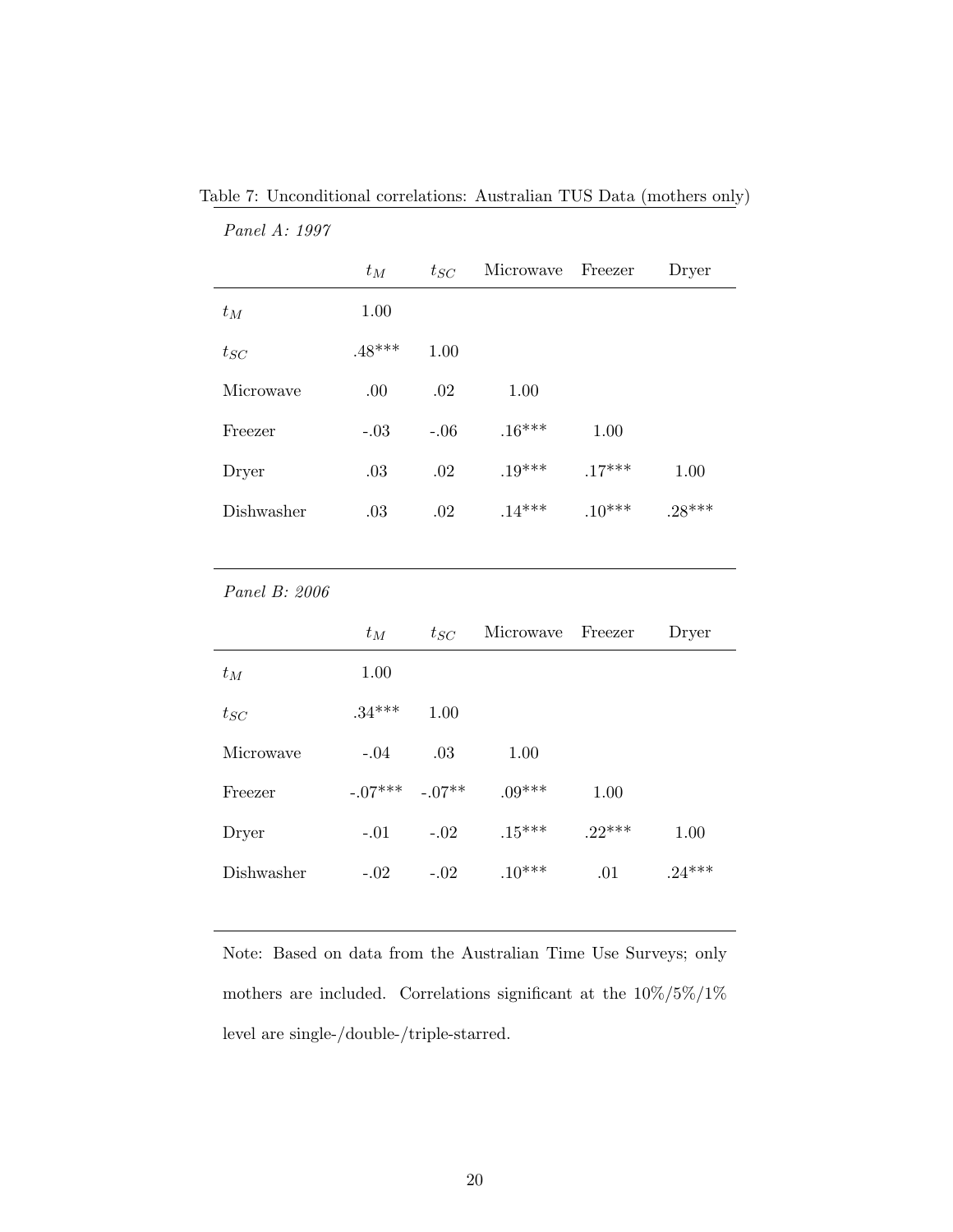#### 4.4 TUS: Results

Descriptive statistics for the TUS data are shown in Table 6. As we expect, mothers spend more minutes in every type of activity being modeled than do fathers. We also see a steep rise in multitasked housework and childcare from 1997 to 2006, for both genders, and a concomitant decline in sole-tasked child care. The incidence of every type of household aid except deep freezers also rises from 1997 to 2006.

Table 7 shows unconditional associations, in each year, amongst our maternal time use measures and our household aid dummies. As expected, the presence of one household aid is significantly associated with the presence of every other aid. We see few unconditional associations between time use and household aids, with two exceptions: the negative associations in 2006 between having a deep freezer and both multitasked time and sole-tasked child care time. Thinking back to the results presented in Table 1, this may indicate that having a deep freezer reflects a higher sole-tasked housework productivity factor. This may be due to the ability of mothers with deep freezers to cook and freeze large batches of food in concentrated sessions during which they are less likely to also undertake child care. Table 7 also shows a positive relationship between  $t_{SC}$  and  $t_M$ . This may suggest cross-household variation in the total factor productivity of household production.

Results by parental gender from regressing each type of time against our household aid dummies and a raft of controls appear in Table 8. We show results using only fathers in Columns 1 and 2 of this table, and results using only mothers in Columns 3 and 4. Considering the results of our household aid variables first, we see a strong negative relationship between the presence of a microwave oven in the home and mothers' time spent multitasking child care and housework. From our model's implications as presented in Table 1, this result suggests that adding a microwave oven to a household may increase that household's productivity factor of sole-tasked housework time. This may be because mothers who use a microwave to cook are able to spend less time preparing the same meal as could be prepared using a conventional oven, but the preparation requires more focused attention in the form of turning the food, setting and stopping the timer, alternating foods in and out of the oven over a short space of time,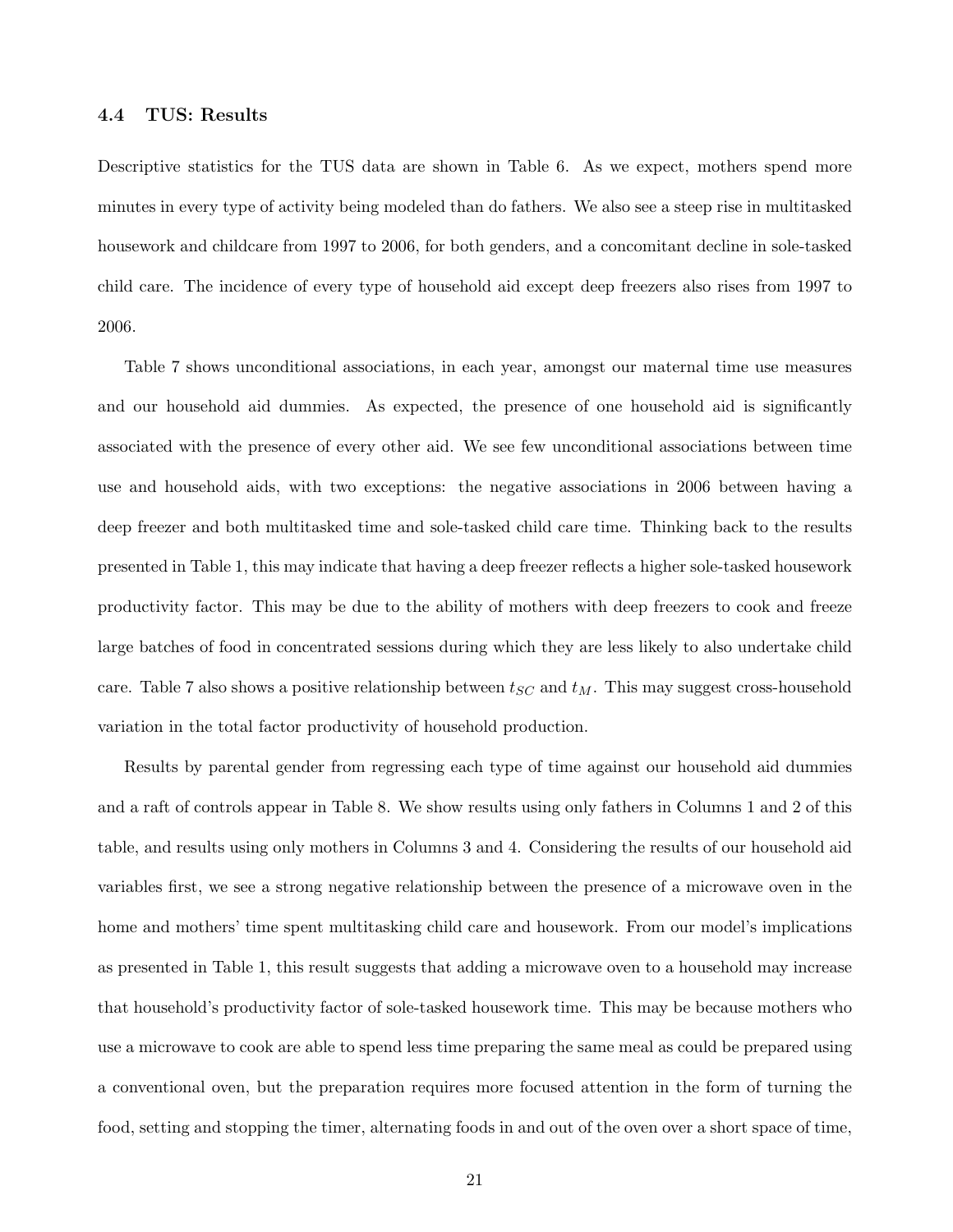and the like. This implies that watching children at the same time is less feasible. The presence of a dishwasher, by contrast, is statistically positively associated with mothers' multitasked time, suggesting that households with a dishwasher may have a higher multitasked productivity of housework and child care than other households. This may be because the type of work that a dishwasher enables mothers to substitute towards (loading and unloading the dishwasher), is more easily able to be multitasked with child care than traditional dishwashing during which the mother must face the sink and cannot easily look behind herself to engage with children. With the presence of the additional control variables in these regressions, the previous unconditional relationship between maternal time and the presence of a freezer is no longer present, although there is evidence in Column 2 that the presence of a clothesdryer works as an increase in the multi-tasked housework productivity factor,  $z_2$ .

Table 8 also shows a very strong and robust negative relationship between the presence of other adults in the household and both sole-tasked child care time and multitasked time, suggesting that other adults constitute a powerful enhancement to the sole-tasked housework productivity factor in a household. This is likely to be because such adults provide additional hands to do both household and child care work, removing time constraints on parents. Feeling rushed is negatively associated with sole-tasked child care for mothers, indicating that this feeling picks up the relative productivity of multitasked time compared to sole-tasked time. Single mothers spend significantly more time than married mothers engaged in multitasking of child care and housework, but there is no difference by mother's marital status in sole-tasked time spent. Finally, if external child care is hard to find, then parents (and especially mothers) spend more time in both sole-tasked and multitasked childcare, as we expect. Additional results not shown on the table include a positive association of sole-tasked child care time with the presence of more dependent children (though additional children is not associated with total multitasked time); and negative pressure on both sole-tasked and multitasked child care time as the youngest child in the household grows in age. Conditional on the other controls we include, the presence of a disabled child, the presence of a disabled adult, and the count of women in the household are insignificant in these equations.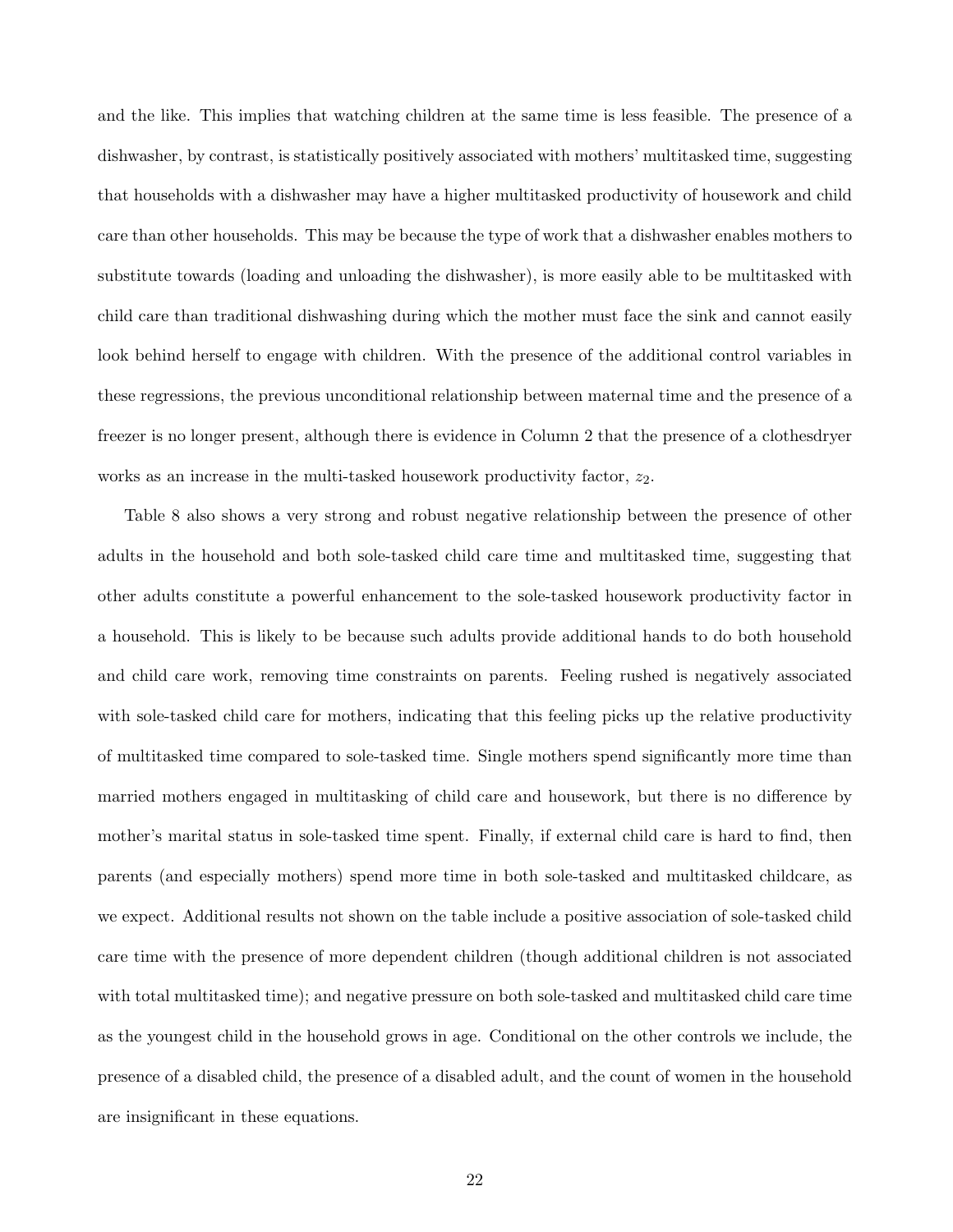|                        | Fathers only |          | Mothers only |             |
|------------------------|--------------|----------|--------------|-------------|
| Dep var                | $t_M$        | $t_{SC}$ | $t_M$        | $t_{SC}$    |
| Feels rushed           | 2.17         | $-0.54$  | 4.24         | $-3.95*$    |
|                        | (2.15)       | (0.97)   | (3.51)       | (2.22)      |
| Microwave              | $-4.38$      | 0.42     | $-24.27*$    | 3.81        |
|                        | (9.10)       | (4.11)   | (13.13)      | (8.31)      |
| Freezer                | $-1.96$      | $-0.89$  | 2.15         | $-4.29$     |
|                        | (4.96)       | (2.24)   | (7.30)       | (4.62)      |
| Dryer                  | 2.01         | $-4.27*$ | 3.28         | $-6.33$     |
|                        | (5.63)       | (2.54)   | (8.24)       | (5.21)      |
| Dishwasher             | 7.37         | $-0.31$  | $18.44**$    | $8.13*$     |
|                        | (4.95)       | (2.23)   | (7.37)       | (4.66)      |
| Other adults           | $-42.47***$  | $-2.94$  | $-134.84***$ | $-39.05***$ |
|                        | (11.47)      | (5.18)   | (15.85)      | (10.02)     |
| Parent is single       | 6.69         | 1.86     | $45.22***$   | 7.86        |
|                        | (8.27)       | (3.73)   | (11.84)      | (7.49)      |
| External child care    | 7.79         | $6.58**$ | 23.61***     | $18.45***$  |
| hard to find           | (5.71)       | (2.58)   | (8.66)       | (5.48)      |
| Number of Observations | 1996         | 1996     | 2418         | 2418        |
| Adj $R^2$              | .2603        | .0920    | .3499        | .2295       |

Table 8: Associations of Productivity Measures with Time Use, By Type of Time Spent

Note: Based on data from the Australian Time Use Surveys. All regressions also include age and marital status of the individual, a dummy for non-English language spoken in the home, the number of individuals in the household in different age ranges, the number of dependent children in the household, the age of youngest dependent child in the household, occupation and industry dummies for the individual, the number of weekend days included in the time window, and year-by-quarter dummies (quarter 1 of 1997 is the excluded category). Estimates significant at the 10%/5%/1% level are single-/double-/triple-starred.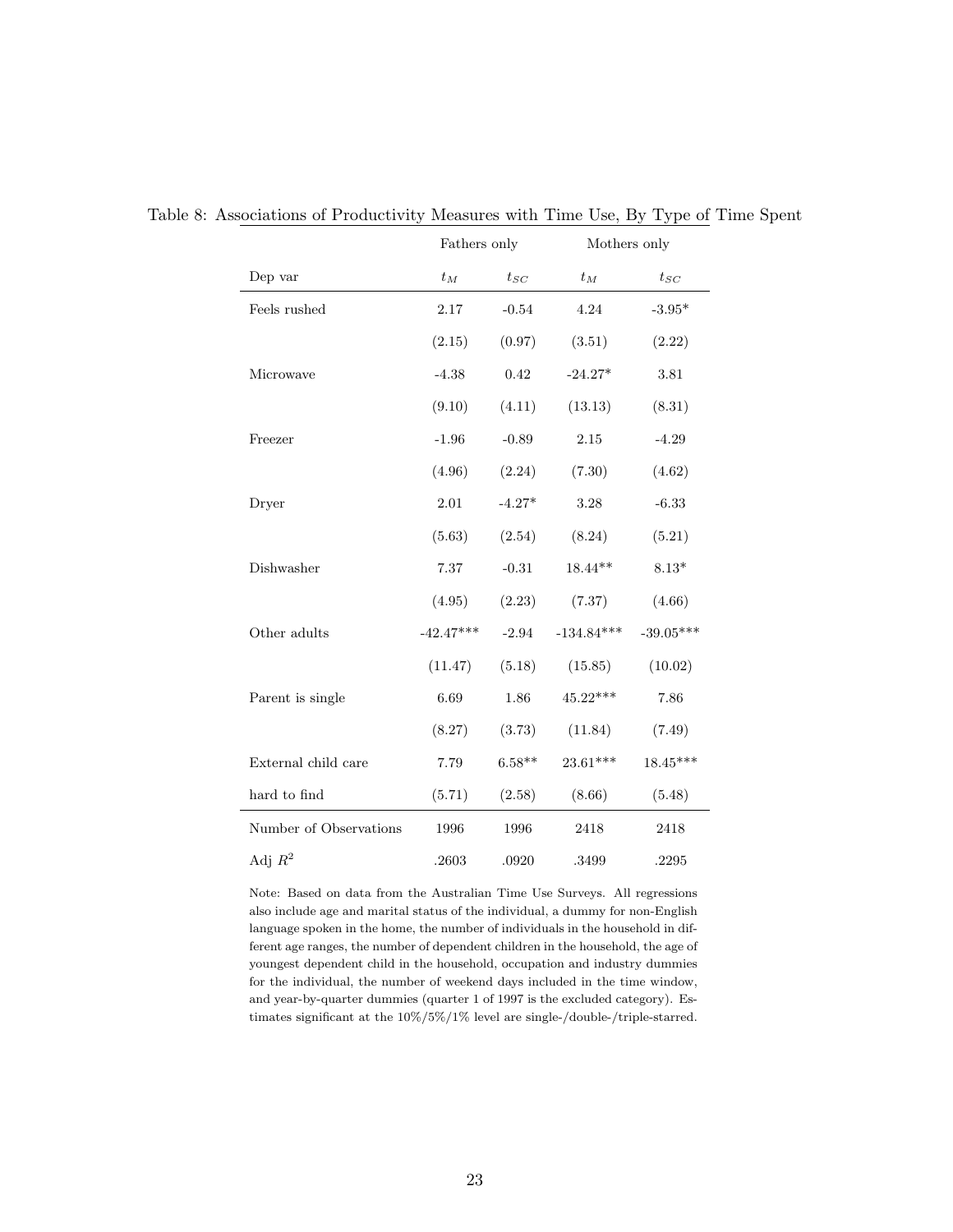# 5 Conclusion

This paper is motivated by the fact that children cannot be "turned off" while parents spend time doing housework, and yet existing models of household production cannot accommodate this basic fact. We introduce a household production model in the spirit of Becker (1965) that allows time spent in child care to be sole-tasked or multitasked with other household production activities such as cooking and cleaning. We use this model to derive implications about the relationship between productivity parameters in the household good and child good production functions and the optimal amount of time parents would spend in multitasked and sole-tasked production. We then provide suggestive evidence based on data from the LSAC that sole-tasked and multitasked child care may have different productivities in terms of an array of child developmental outcomes. Finally, we test the empirical implications of our model using two cross-sections of data from the TUS and find that multitasking by parents does respond to household productivity parameters—specifically, whether and what sort of labor- and time-saving devices are found in the home environment. Our evidence supports the treatment of multitasking in household production as an economic decision rather than a random choice, and one that has the potential to impact child development.

Based on the results in this paper, we believe further research in this vein would be fruitful. Linked data on household and child productivity parameters, actual parental time allocation choices, and child outcomes would greatly assist research in this area.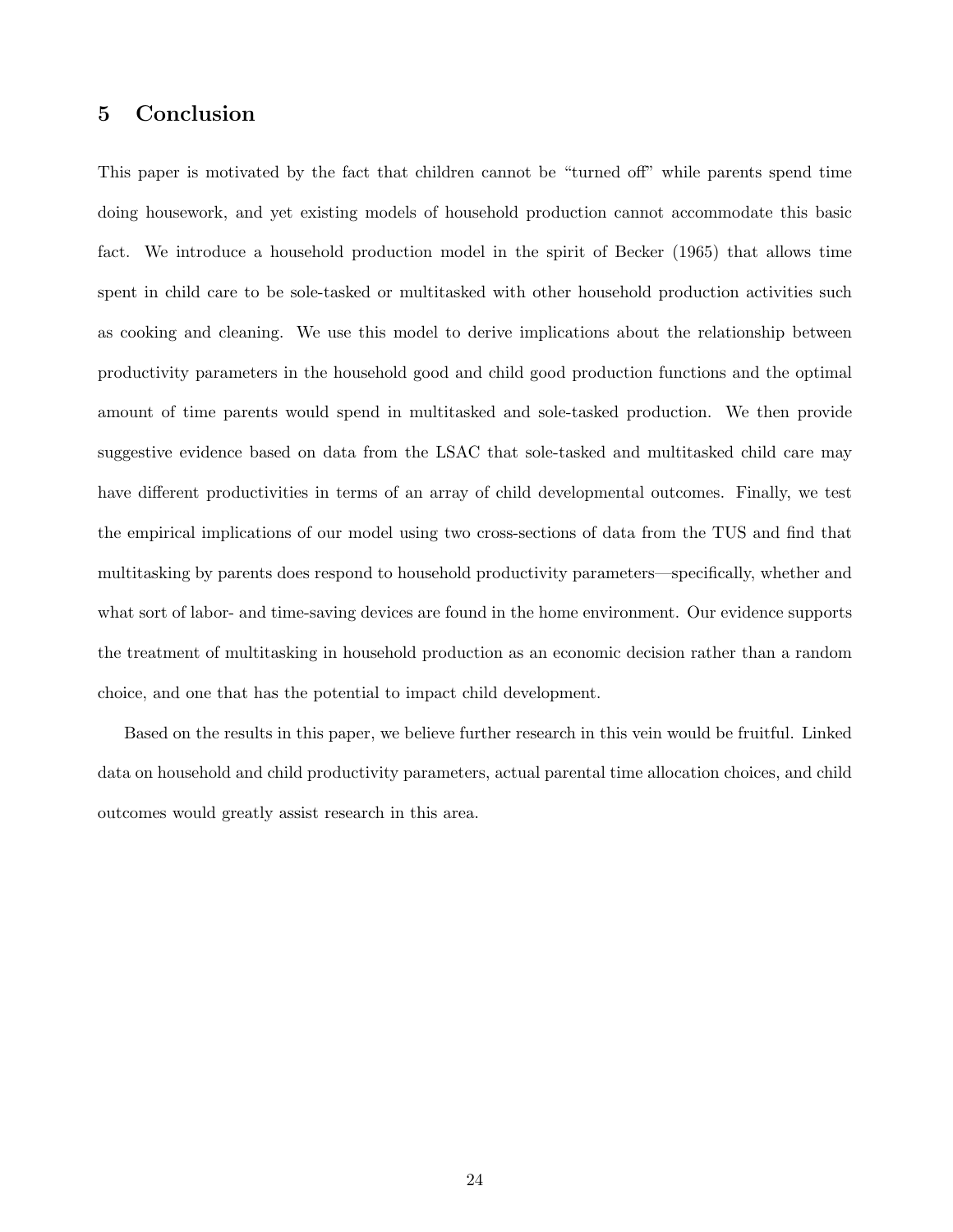# References

- Becker, G. (1965), 'A theory of the allocation of time', The Economic Journal 75, 493–517.
- Bianchi, S. M. (2000), 'Maternal employment and time with children: Dramatic change or surprising continuity?', Demography 37.
- Floro, M. S. & Miles, M. (2003), 'Time use, work and overlapping activities: Evidence from Australia', Cambridge Journal of Economics 27.

Folsom, R. (2008), 'Multitasking mania', *Corporate Insights* Spring.

- Jackson, M. (2004), 'Pressured to multitask, workers juggle a fragmented existence', The Boston Globe September 26, 2004.
- Jeong, S.-H. & Fishbein, M. (2007), 'Predictors of multitasking with media: Media factors and audience factors', Media Psychology 10.
- Jirjahn, U. (2000), 'Incentives for multitasking: Fixed wages or profit-sharing?', Economic Analysis 3, 137–148.
- Kalenkoski, C. M. & Foster, G. (2008), 'The quality of time spent with children in Australian households', Review of Economics of the Household 6, 243–266.
- Kalenkoski, C., Ribar, D. & Stratton, L. S. (2005), 'Parental child care in single parent, cohabiting, and married couple families: Time diary evidence from the United Kingdom', American Economic Review 95, 194–198.
- Kalenkoski, C., Ribar, D. & Stratton, L. S. (2007), 'The effect of family structure on parents' child care time in the United States and the United Kingdom', Review of Economics of the Household 5, 353–384.